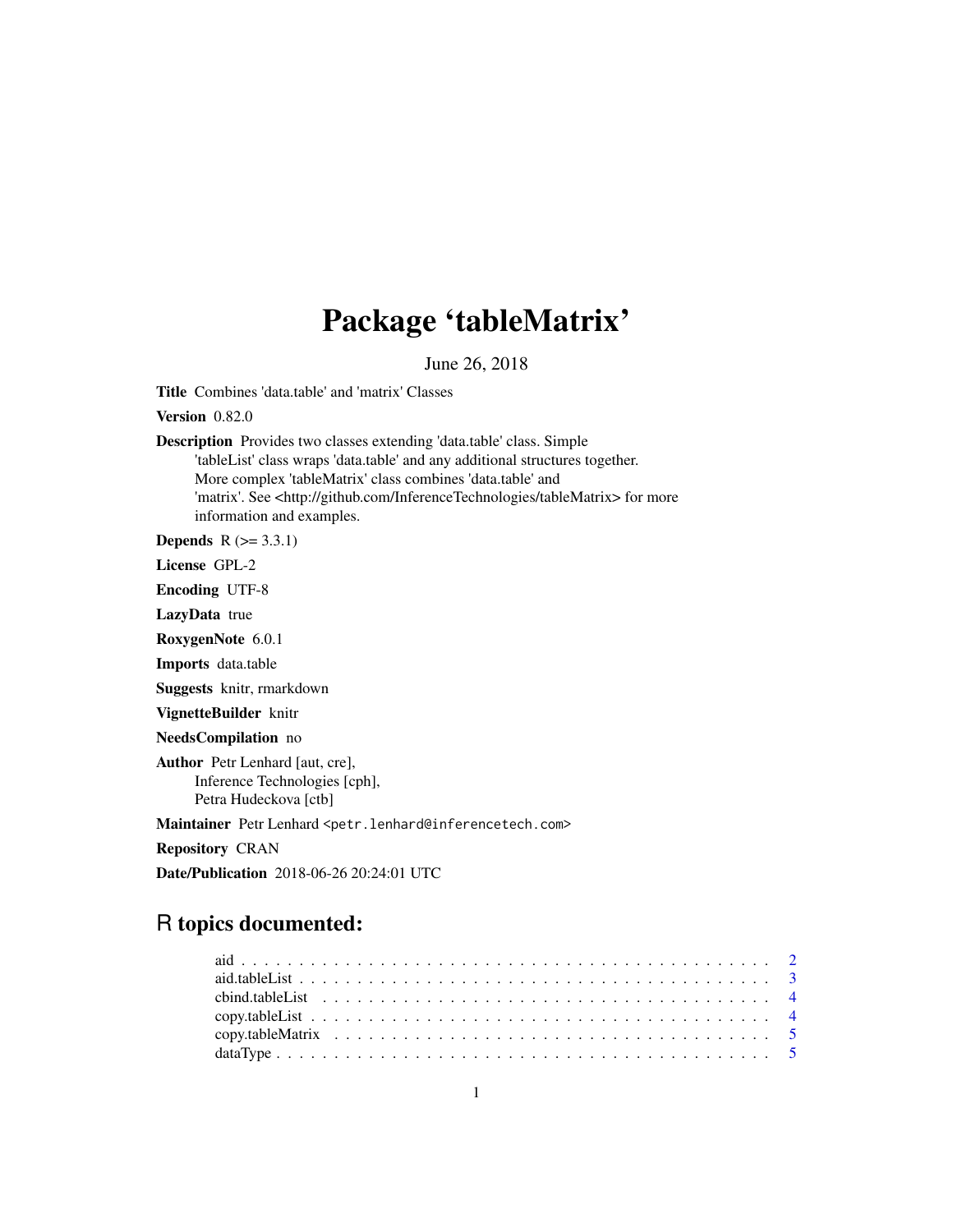<span id="page-1-0"></span>

|                | 6  |
|----------------|----|
|                | 6  |
|                | 7  |
| getRow         | 7  |
|                | 8  |
|                | 9  |
|                | 9  |
|                | 10 |
|                | 11 |
| $images10By10$ | 12 |
| $images8By8$   | 12 |
|                | 13 |
|                | 13 |
| mat            | 14 |
|                | 14 |
|                | 15 |
|                | 16 |
|                | 17 |
|                | 18 |
|                | 18 |
|                | 19 |
|                | 19 |
|                | 21 |
|                | 21 |
|                | 22 |
|                | 23 |
|                | 24 |
|                | 26 |
|                |    |
|                | 28 |
|                |    |

#### $\bf 30$  $\bf 30$

aid *S3 tableMatrix generic to get or set aid attribute*

### Description

S3 tableMatrix generic to get or set aid attribute

### Usage

aid(obj, ...)

aid(obj) <- value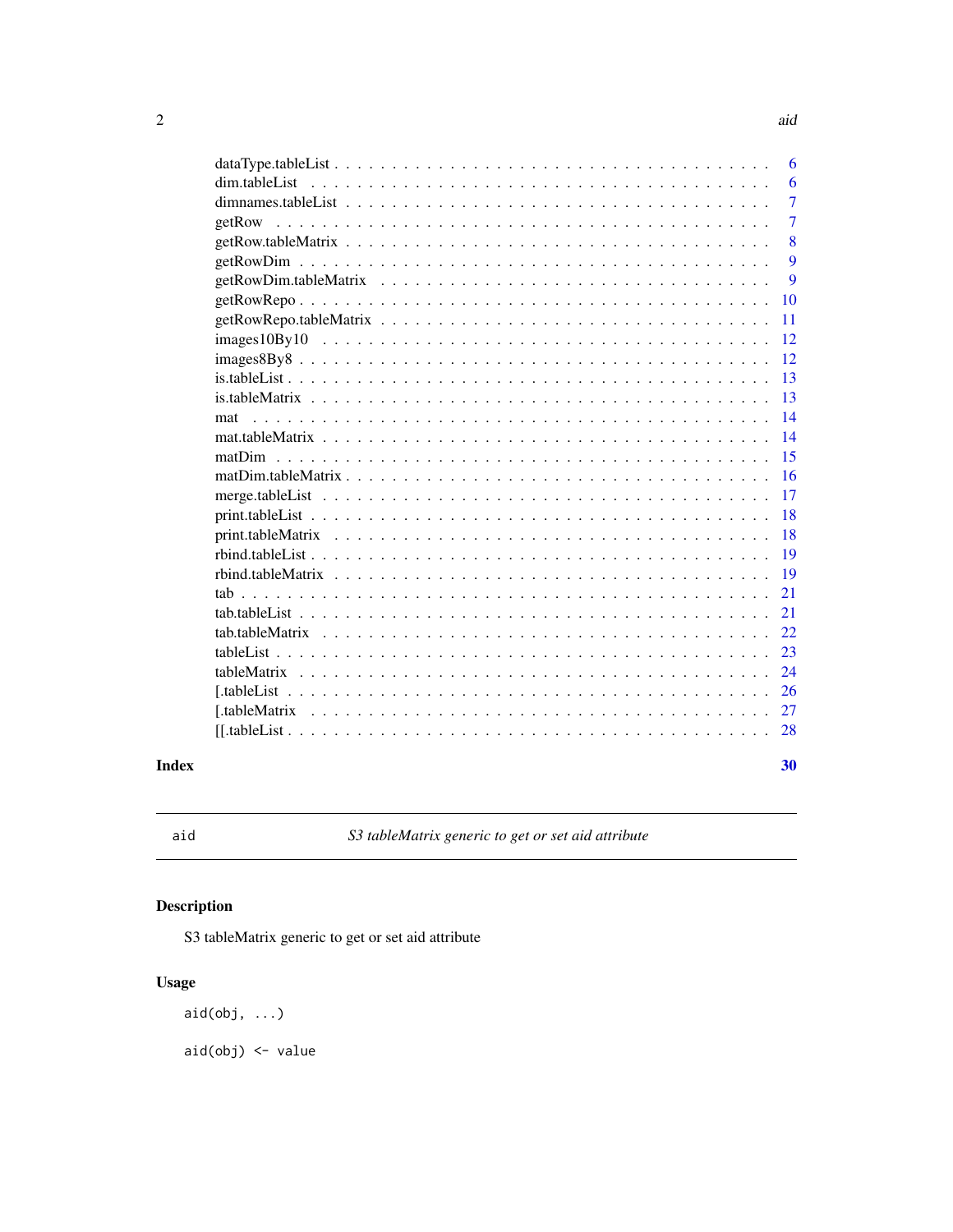### <span id="page-2-0"></span>aid.tableList 3

### Arguments

| obj   | Object.           |
|-------|-------------------|
|       | Passed arguments. |
| value | User defined      |

### Value

User aid data.

| aid.tableList | Get or set aid attribute |  |
|---------------|--------------------------|--|
|---------------|--------------------------|--|

### Description

tableList method to get or set aid attribute.

### Usage

## S3 method for class 'tableList'  $aid(obj, ...)$ 

## S3 replacement method for class 'tableList' aid(obj) <- value

### Arguments

| obi   | tableList object. |
|-------|-------------------|
| .     | Passed arguments. |
| value | User defined.     |

### Value

Aid part.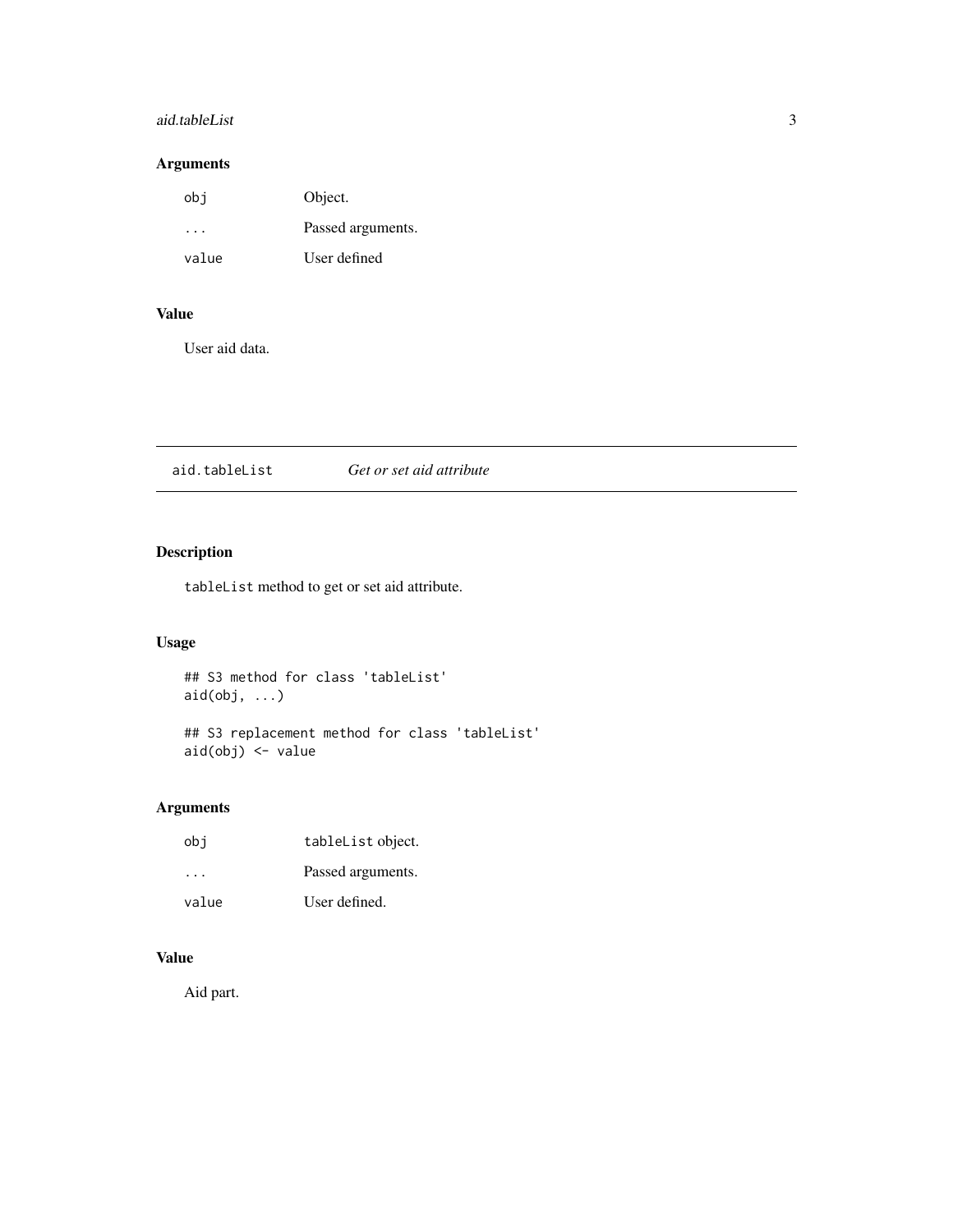<span id="page-3-0"></span>cbind.tableList *Column binding*

### Description

Column binding

Column binding of tab part of tableMatrix or tableList object.

### Usage

```
## S3 method for class 'tableList'
cbind(x, y, ...)
```
## S3 method for class 'tableMatrix'  $cbind(x, y, ...)$ 

### Arguments

| X                       | tableList or tableMatrix object. |
|-------------------------|----------------------------------|
| - V                     | tableList or tableMatrix object. |
| $\cdot$ $\cdot$ $\cdot$ | Passed arguments.                |

### Value

Matrix object.

copy.tableList *Copy*

### Description

Copy of a tableList object.

### Usage

```
## S3 method for class 'tableList'
copy(obj)
```
### Arguments

obj tableList object.

### Value

tableList object.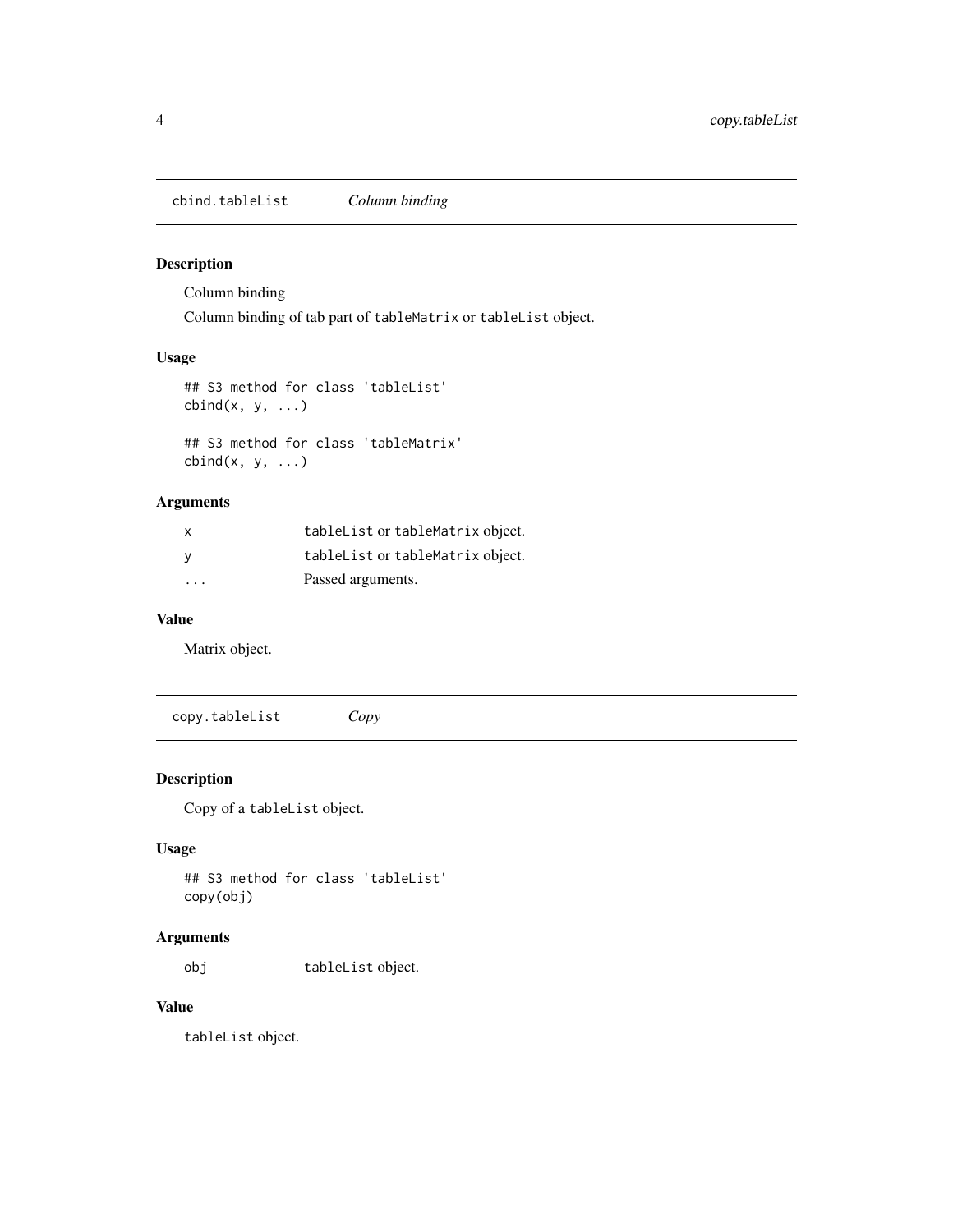<span id="page-4-0"></span>copy.tableMatrix *Copy*

### Description

Copy of a tableMatrix object.

### Usage

## S3 method for class 'tableMatrix' copy(obj)

### Arguments

obj tableMatrix object.

### Value

tableMatrix object.

dataType *S3 tableMatrix generic to get or set dataType attribute*

### Description

S3 tableMatrix generic to get or set dataType attribute

### Usage

```
dataType(obj, ...)
```
dataType(obj) <- value

### Arguments

| obi                     | Object.           |
|-------------------------|-------------------|
| $\cdot$ $\cdot$ $\cdot$ | Passed arguments. |
| value                   | Named list.       |

### Value

List.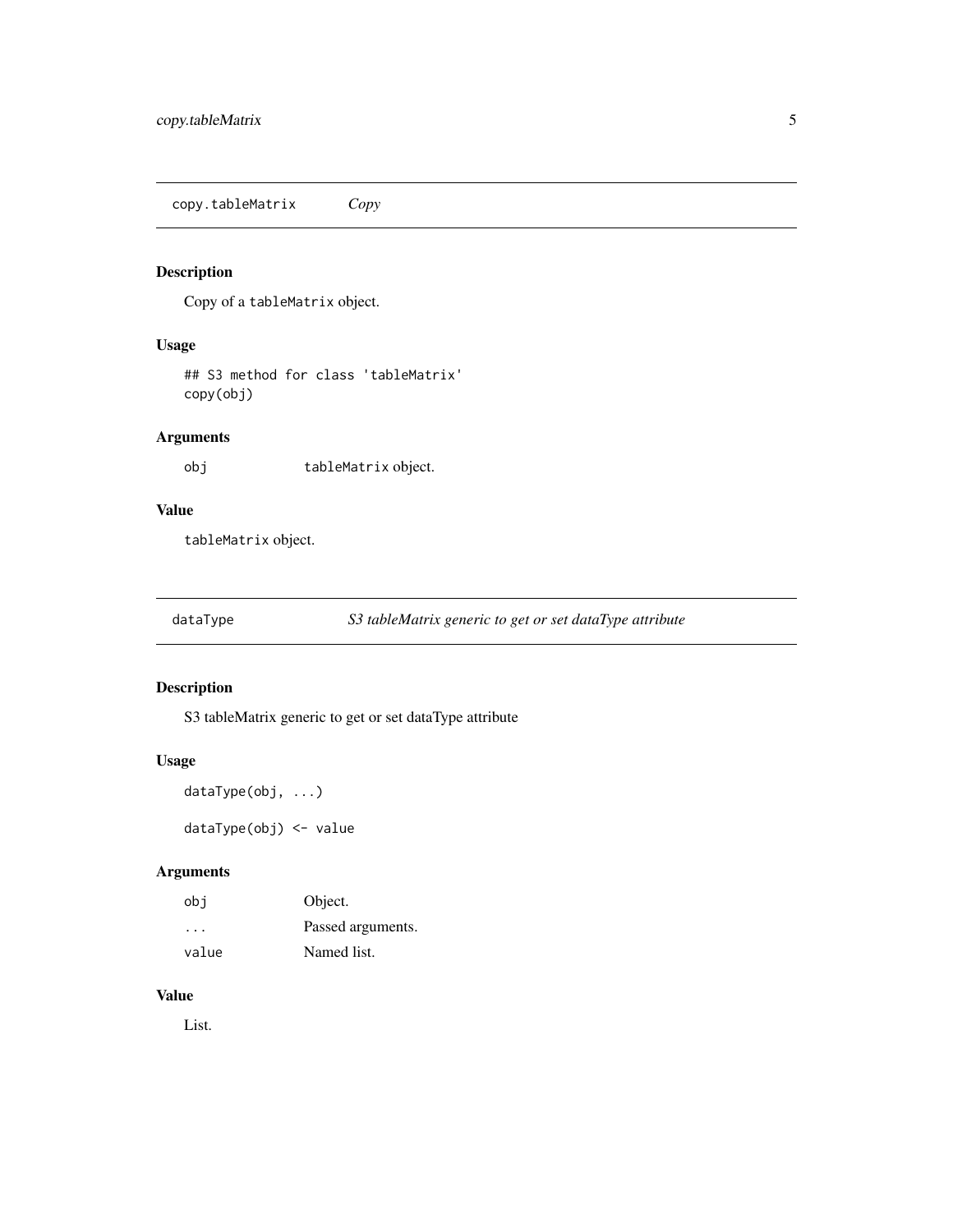<span id="page-5-0"></span>dataType.tableList *Get or set dataType attribute*

#### Description

tableList and tableMarix method to get or set dataType attribute.

### Usage

```
## S3 method for class 'tableList'
dataType(obj, ...)
## S3 replacement method for class 'tableList'
dataType(obj) <- value
## S3 method for class 'tableMatrix'
dataType(obj, ...)
## S3 replacement method for class 'tableMatrix'
dataType(obj) <- value
```
### Arguments

| obi                     | tableMatrix or tableList object. |
|-------------------------|----------------------------------|
| $\cdot$ $\cdot$ $\cdot$ | Passed arguments.                |
| value                   | List of datatypes.               |

#### Value

List of datatypes.

<span id="page-5-1"></span>dim.tableList *Dimensions*

### Description

tableList method, returns dimensions of the table attribute.

### Usage

```
## S3 method for class 'tableList'
dim(x)
```
#### Arguments

x tableList object.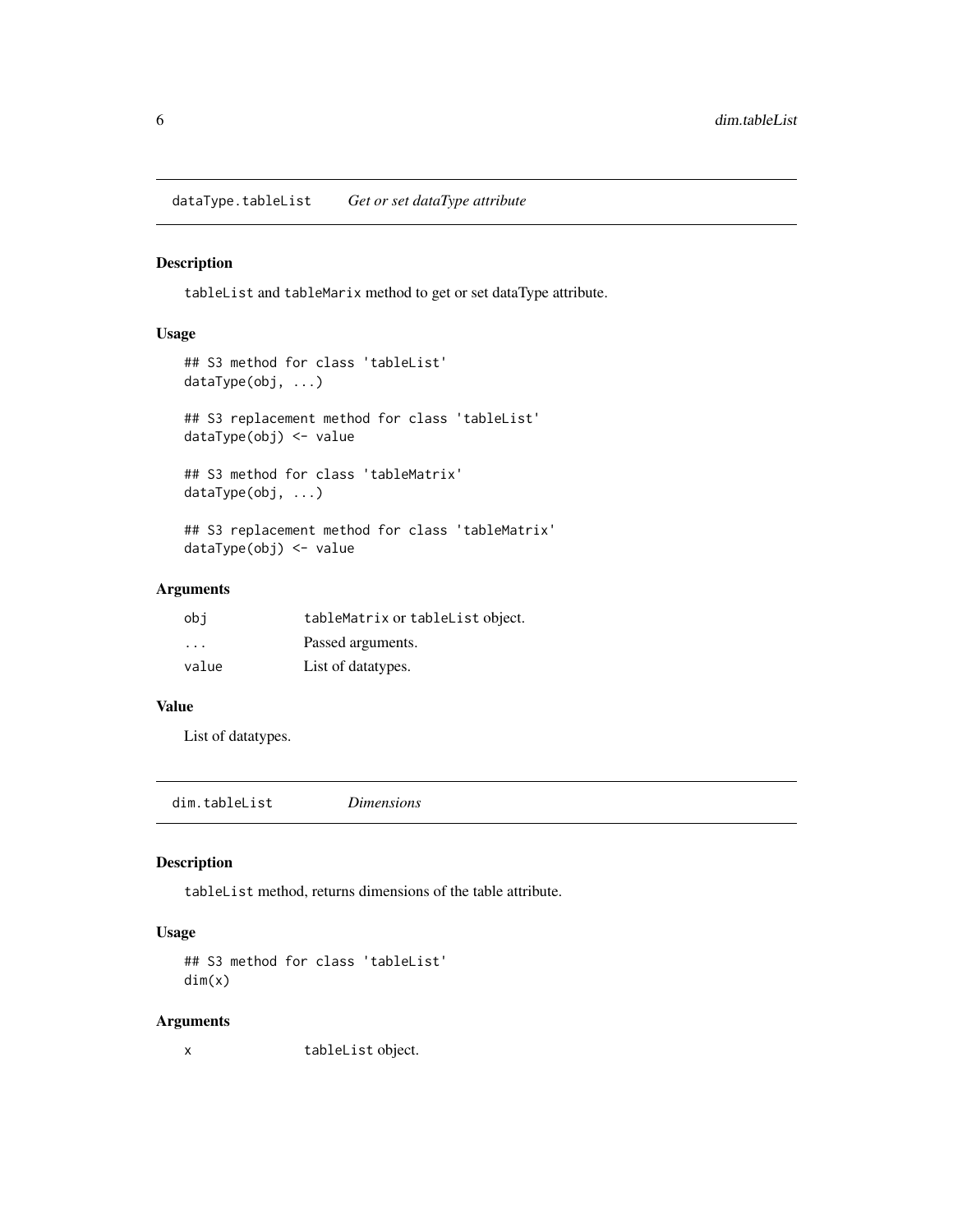### <span id="page-6-0"></span>dimnames.tableList 7

### Value

Dimensions of the table part.

<span id="page-6-1"></span>dimnames.tableList *Dimension names*

### Description

tableList method, returns dimension names of the table attribute.

### Usage

```
## S3 method for class 'tableList'
dimnames(x)
```
### Arguments

x tableList object.

### Value

Column and row names of the table part.

getRow *S3 tableMatrix generic to get or set row from matrix attribute*

### Description

S3 tableMatrix generic to get or set row from matrix attribute

### Usage

```
getRow(...)
```
setRow(...)

### Arguments

... Passed arguments.

#### Value

numeric vector.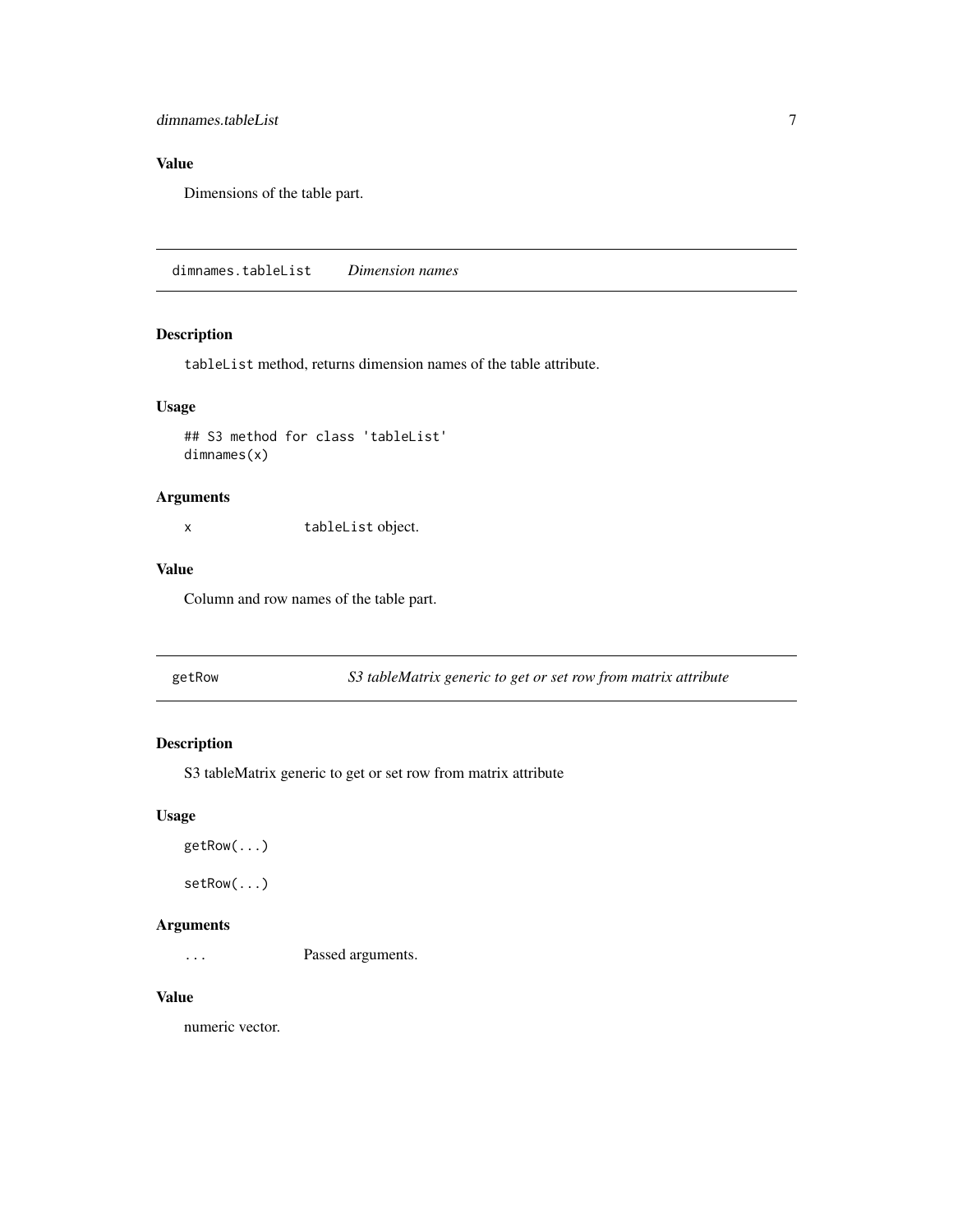<span id="page-7-0"></span>getRow.tableMatrix *Get or set row from the matrix attribute*

#### Description

tableMatrix method to get or set a row from the matrix attribute.

#### Usage

```
## S3 method for class 'tableMatrix'
getRow(obj, i = NULL, repo = NULL, ...)## S3 method for class 'tableMatrix'
setRow(obj, value, i = NULL, repo = NULL, ...)
```
### Arguments

| obj   | tableMatrix object.                                       |
|-------|-----------------------------------------------------------|
|       | Integer. Row index in tab.                                |
| repo  | Numeric vector. Vector with 2 elements - matN and matRow. |
| .     | Passed arguments.                                         |
| value | Vector for setting value.                                 |

### Value

Row from the matrix part.

### Examples

```
data(images8By8)
data(images10By10)
# Create tableMatrix from images8By8 and images10By10
TM <- tableMatrix(list(images8By8, images10By10), list(1:3, 1:3),
list(4:ncol(images8By8),4:ncol(images10By10)))
# Row 91 in tab(TM) corresponds to second matrix, first row
row <- getRow(TM, 91)
# Row 91 in tab(TM) corresponds to second matrix, first row
getRow(TM, repo=c(2,1))
# Change matrix row corresponding to row 91 in tab(TM)
TM <- setRow(TM, rep(2,length(row)), 91)
getRow(TM, 91)
```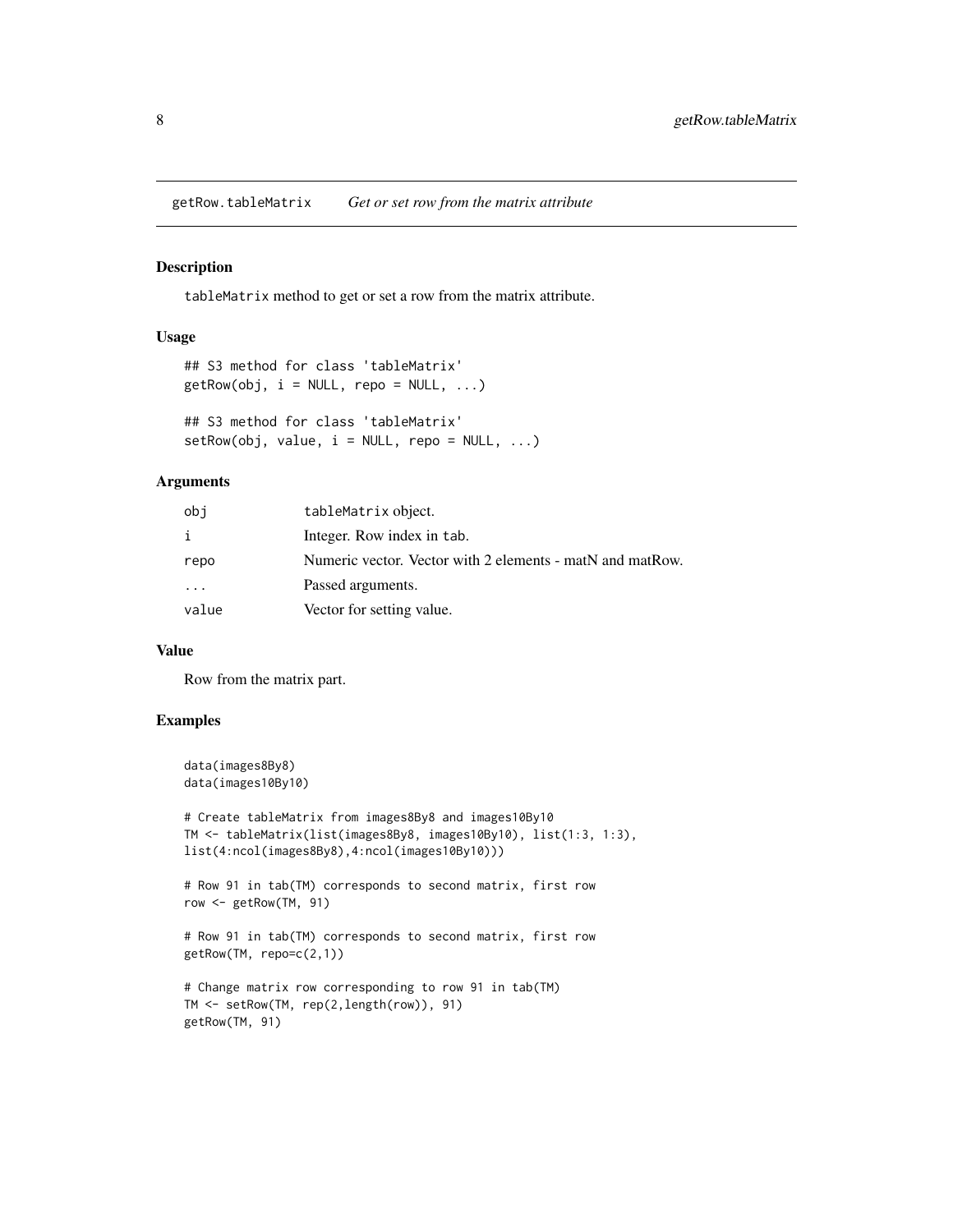<span id="page-8-0"></span>

S3 tableMatrix generic to get row dim

### Usage

getRowDim(...)

### Arguments

... Passed arguments.

### Value

integer vector.

<span id="page-8-1"></span>getRowDim.tableMatrix *Get row dimensions*

### Description

tableMatrix method to get row dimensions from matDim attribute.

### Usage

```
## S3 method for class 'tableMatrix'
getRowDim(obj, i = NULL, repo = NULL, ...)
```
### Arguments

| obi      | tableMatrix object.                                       |
|----------|-----------------------------------------------------------|
|          | Integer. Row index in tab.                                |
| repo     | Numeric vector. Vector with 2 elements - matN and matRow. |
| $\cdots$ | Passed arguments.                                         |

### Value

Dimensions corresponding to the row.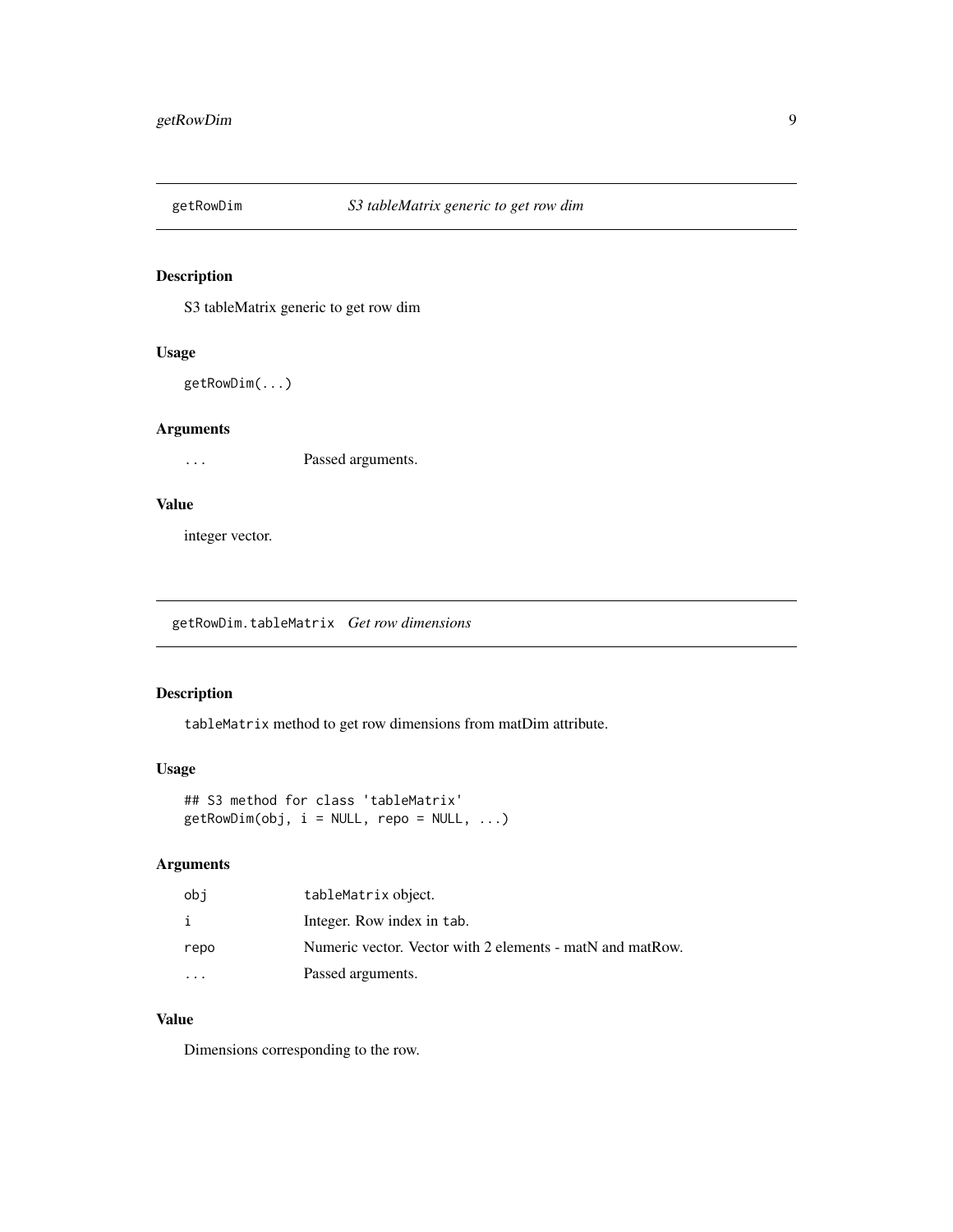### Examples

```
data(images8By8)
data(images10By10)
# Create tableMatrix from images8By8 and images10By10
TM <- tableMatrix(list(images8By8, images10By10),
list(r=c(1,3), r=c(1,3)),list(r=c(4,ncol(images8By8)),r=c(4,ncol(images10By10))),list(c(8,8),c(10,10)),
dimNames =c("dimX", "dimY"))
matDim(TM)
tab(TM)
# Dimensions corresponding to row 1 in tab(TM)
getRowDim(TM, 1)
# Dimensions corresponding to row 91 in tab(TM)
getRowDim(TM, 91)
# Dimensions corresponding to row 1 in second matrix in mat(TM)
getRowDim(TM, repo=c(2,1))
```

| getRowRepo | S3 tableMatrix generic to get row repo for matrix attribute |
|------------|-------------------------------------------------------------|
|            |                                                             |

### Description

S3 tableMatrix generic to get row repo for matrix attribute

#### Usage

```
getRowRepo(...)
```
### Arguments

... Passed arguments.

#### Value

numeric vector.

<span id="page-9-0"></span>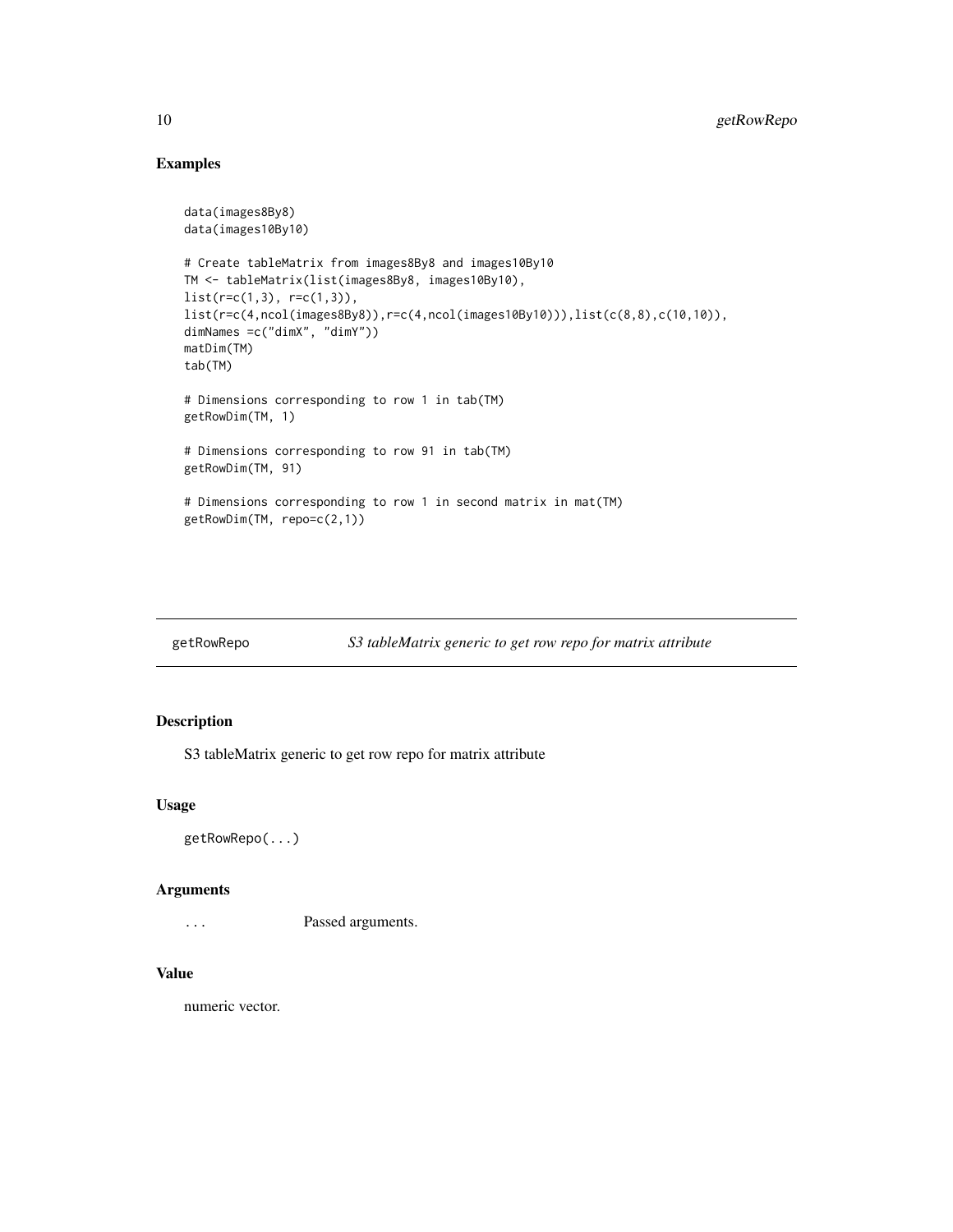<span id="page-10-1"></span><span id="page-10-0"></span>getRowRepo.tableMatrix

*Get row repo*

### Description

tableMatrix method to get row repo (vector of matN and matRow) for the matrix attribute

#### Usage

```
## S3 method for class 'tableMatrix'
getRowRepo(obj, i = NULL, repo = NULL, ...)
```
### Arguments

| obi      | tableMatrix object.                                       |
|----------|-----------------------------------------------------------|
| i        | Integer. Row index in tab.                                |
| repo     | Numeric vector. Vector with 2 elements - matN and matRow. |
| $\cdots$ | Passed arguments.                                         |

### Value

Vector of matN and matRow.

### Examples

```
data(images8By8)
data(images10By10)
```

```
# Create tableMatrix from images8By8 and images10By10
TM <- tableMatrix(list(images8By8, images10By10), list(1:3, 1:3),
list(c(4:ncol(images8By8)),c(4:ncol(images10By10))))
tab(TM)
```

```
# Row 2 in tab(TM) corresponds to first matrix, second row
getRowRepo(TM, 2)
```

```
# Row 91 in tab(TM) corresponds to second matrix, first row
getRowRepo(TM, 91)
```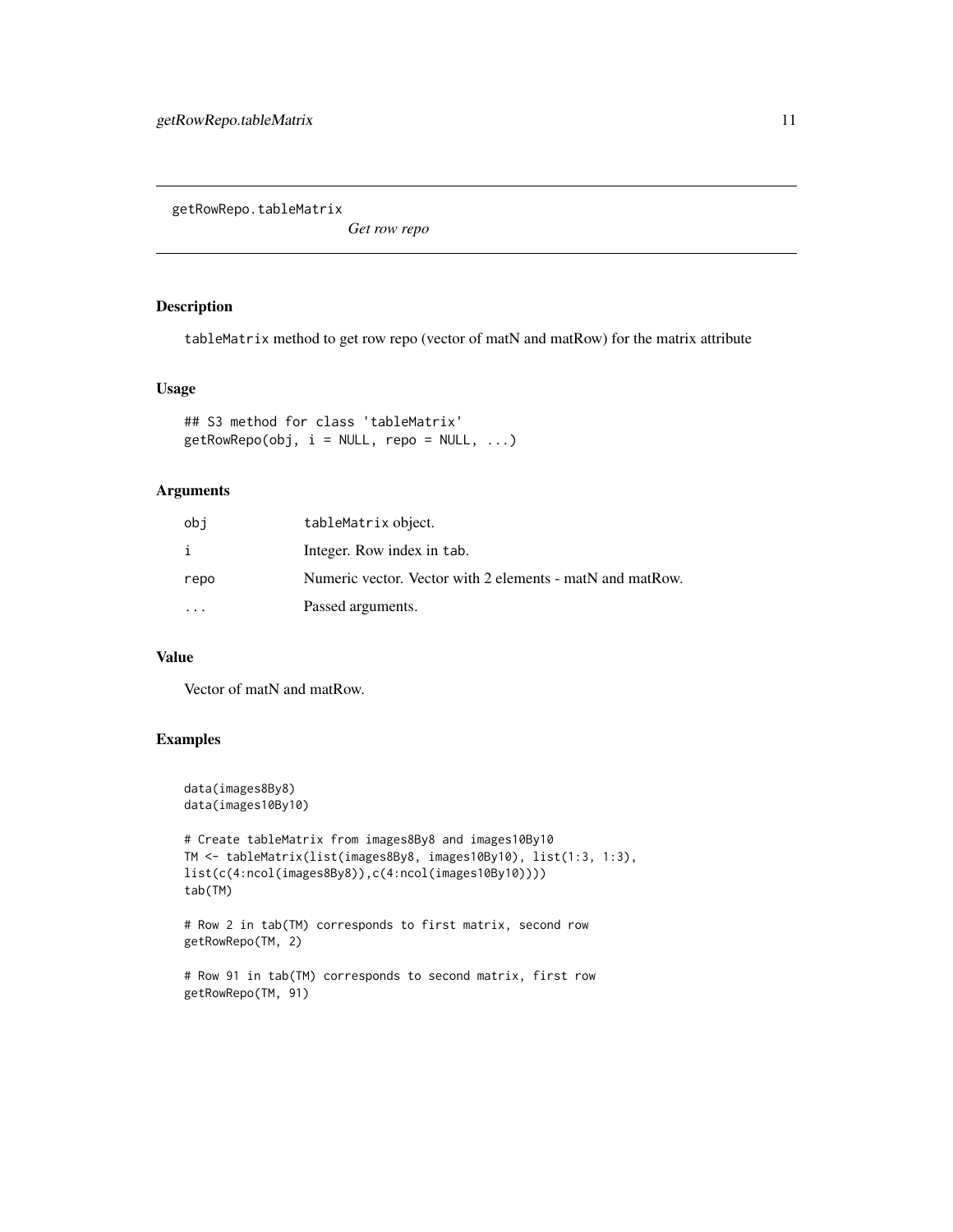<span id="page-11-0"></span>

Dataset containing samples of multivariate normal distributions. Each row in the dataset represents a generated matrix. Dimensions are stored in dimX and dimY columns. Directions "up" and "down" correspond to different covariance matrices. Direction "both" was created as a combination of "up" and "down".

#### Usage

images10By10

#### Format

Data frame with 90 rows and 103 variables:

- direction direction of diagonal, factor "up", "down", "both"
- dimX dimension x of image, in pixels
- dimY dimension y of image, in pixels
- pixel1:pixel100 pixel of image, in number

images8By8 *Images of distributions*

#### **Description**

Dataset containing samples of multivariate normal distributions. Each row in the dataset represents a generated matrix. Dimensions are stored in dimX and dimY columns. Directions "up" and "down" correspond to different covariance matrices. Direction "both" was created as a combination of "up" and "down".

#### Usage

images8By8

### Format

Data frame with 90 rows and 67 variables:

- direction direction of diagonal, factor "up", "down", "both"
- dimX dimension x of image, in pixels
- dimY dimension y of image, in pixels
- pixel1:pixel64 pixel of image, in number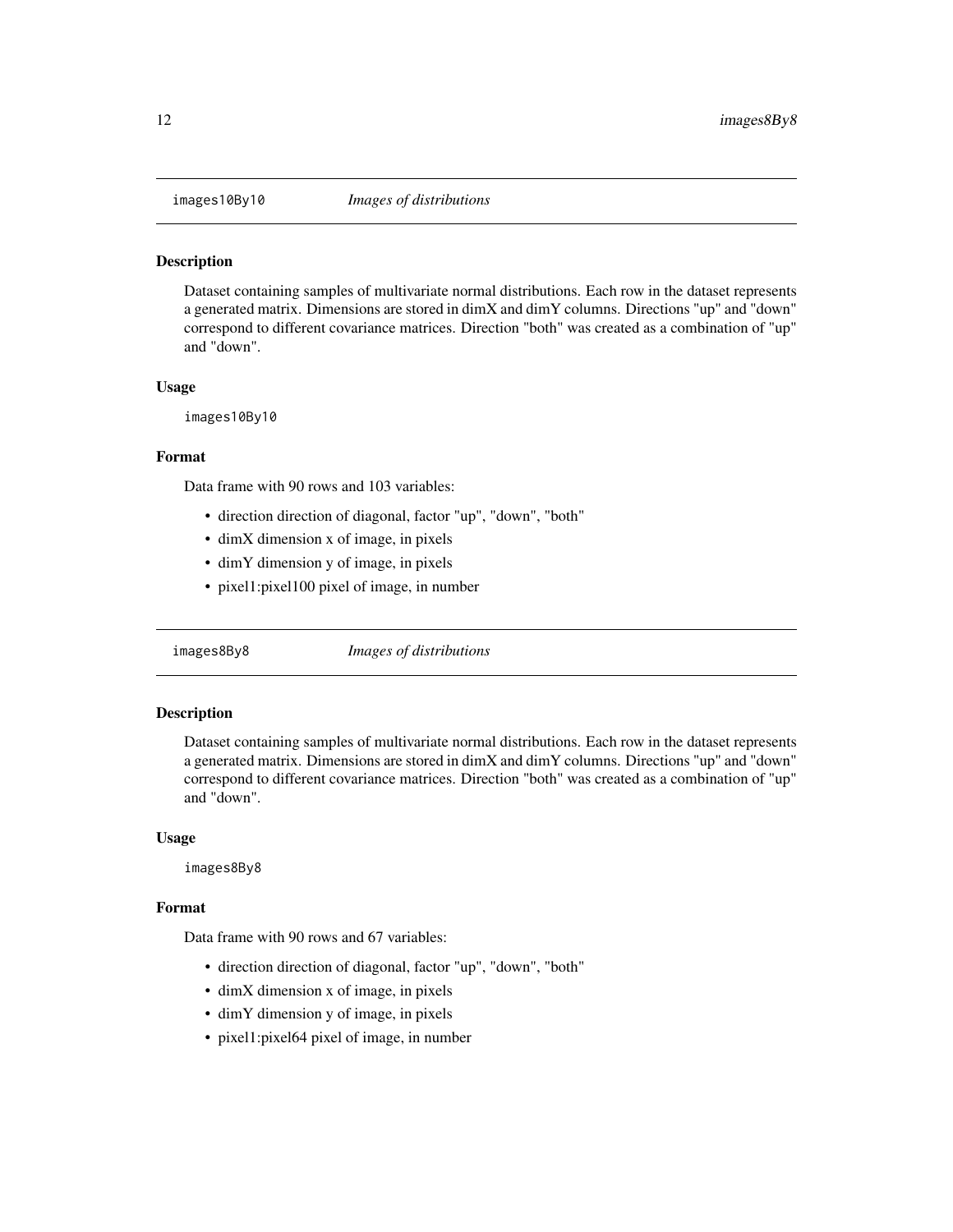<span id="page-12-0"></span>is.tableList *tableList test*

### Description

Tests if passed object is of class tableList

### Usage

```
is.tableList(obj)
```
### Arguments

obj tableList object

#### Value

logical vector.

is.tableMatrix *tableMatrix test*

### Description

Tests if passed object is of class tableMatrix

### Usage

```
is.tableMatrix(obj)
```
### Arguments

obj tableTable object

### Value

logical vector.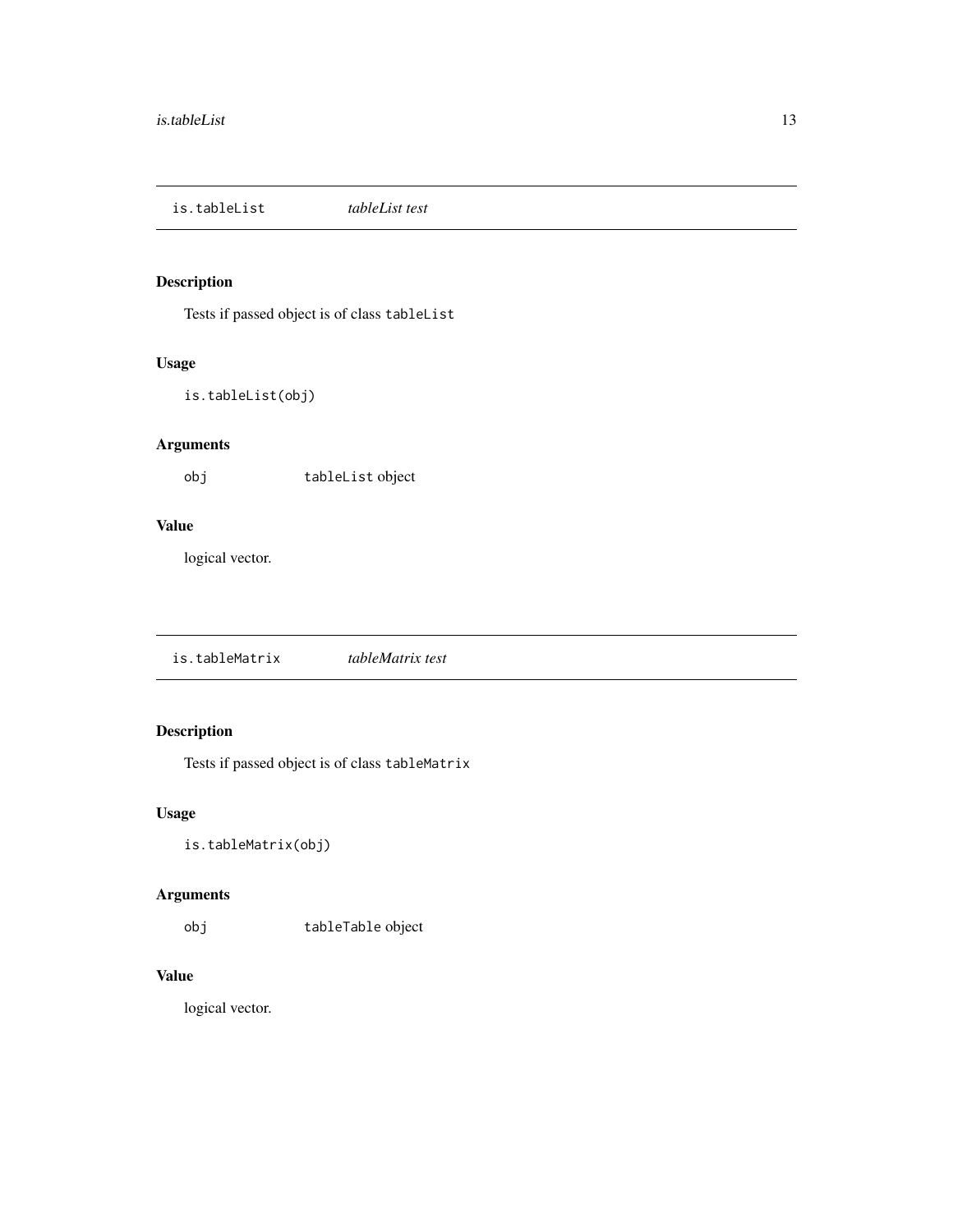S3 tableMatrix generic to get or set matrix attribute

### Usage

 $mat(obj, ...)$ 

mat(obj) <- value

### Arguments

| obi   | Object.           |
|-------|-------------------|
| .     | Passed arguments. |
| value | List of matrices. |

### Value

List of matrices

mat.tableMatrix *Get or set matrix attribute*

### Description

tableMatrix method to get or set matrix part attribute. Matrix part is a list of matrices.

### Usage

```
## S3 method for class 'tableMatrix'
mat(obj, math = NULL, ...)## S3 replacement method for class 'tableMatrix'
```
mat(obj) <- value

### Arguments

| obi                     | tableMatrix object.                             |
|-------------------------|-------------------------------------------------|
| matN                    | Integer. Matrix number in the matrix part list. |
| $\cdot$ $\cdot$ $\cdot$ | Passed arguments.                               |
| value                   | List of matrices.                               |

<span id="page-13-0"></span>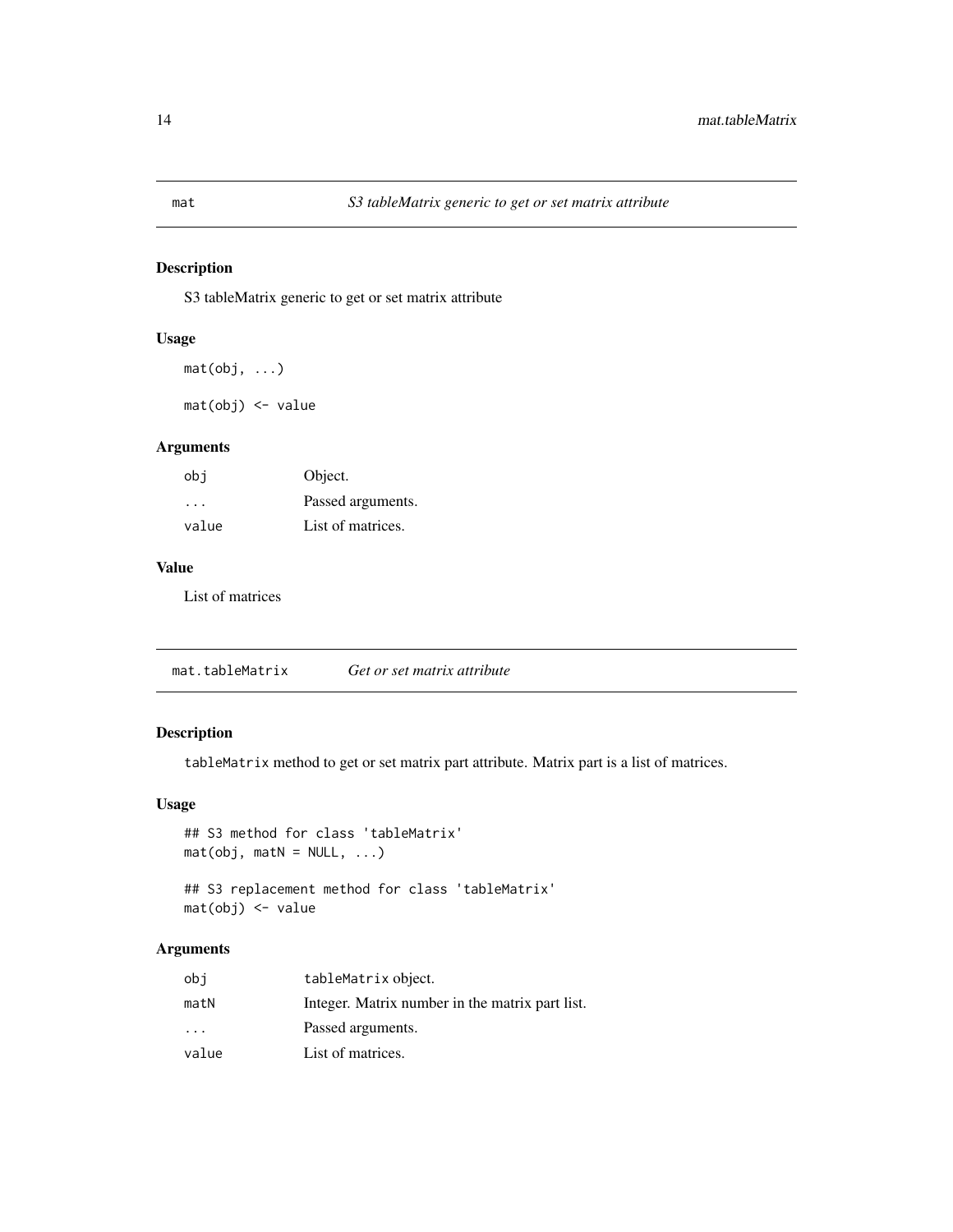#### <span id="page-14-0"></span>matDim 15

### Value

Full matrix part of tableMatrix or a matrix.

### Examples

```
data(images8By8)
```

```
# Create tableMatrix from images8By8 and images10By10
TM <- tableMatrix(list(images8By8, images10By10), list(1:3, 1:3),
list(4:ncol(images8By8),4:ncol(images10By10)))
# Full matrix part of TM
mat(TM)
# Matrix part of TM corresponding to matrix type 2
mat(TM, 2)
```
matDim *S3 tableMatrix generic to get or set matDim attribute*

### Description

S3 tableMatrix generic to get or set matDim attribute

### Usage

```
matDim(obj, ...)
```
matDim(obj) <- value

### Arguments

| obi                     | Object.           |
|-------------------------|-------------------|
| $\cdot$ $\cdot$ $\cdot$ | Passed arguments. |
| value                   | data.table        |

### Value

data.table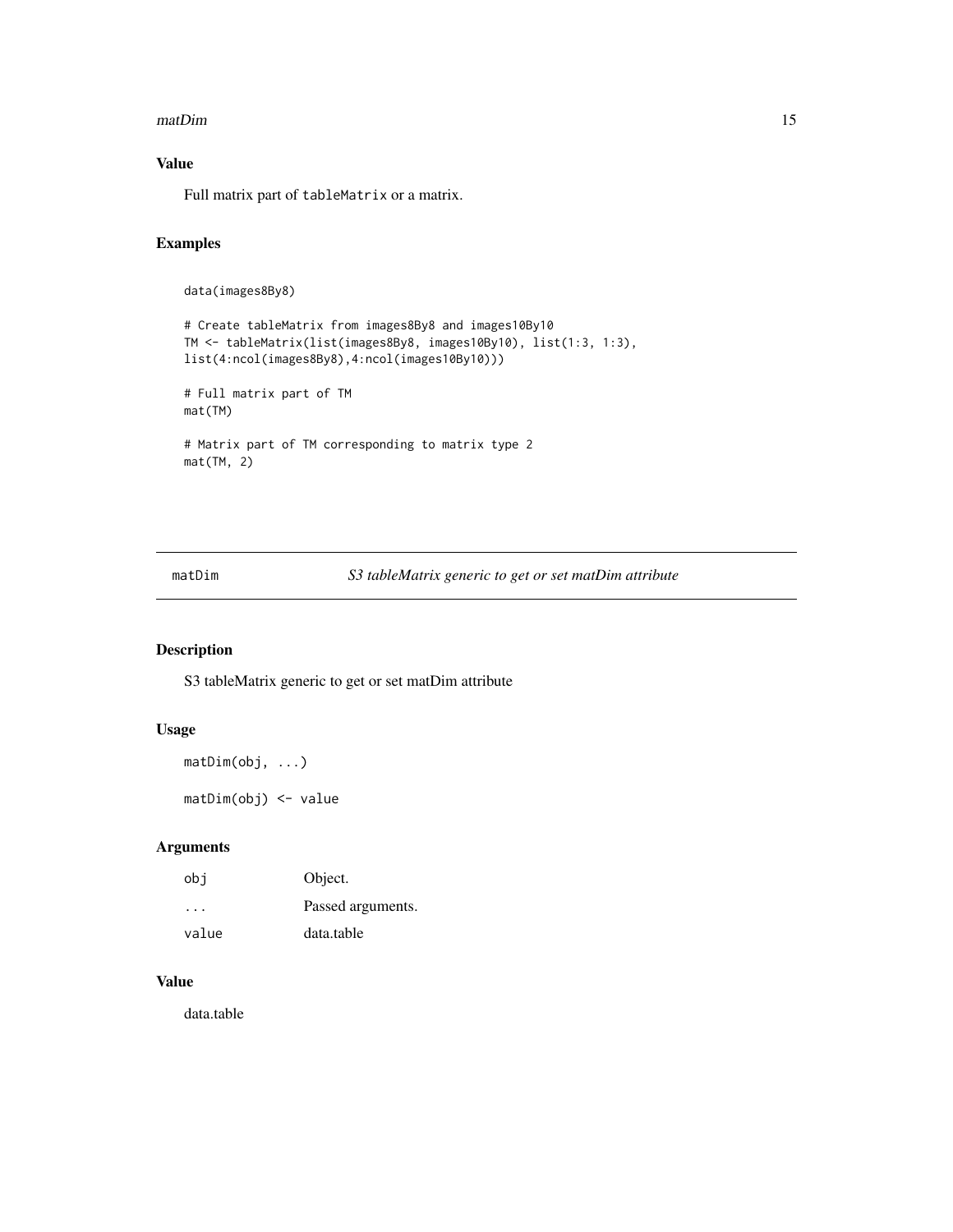<span id="page-15-0"></span>matDim.tableMatrix *Get or set matDim attribute*

#### Description

tableMatrix method to get or set matDim attribute.

#### Usage

```
## S3 method for class 'tableMatrix'
math(obj, matN = NULL, resetN = FALSE, ...)
```

```
## S3 replacement method for class 'tableMatrix'
matDim(obj) <- value
```
### Arguments

| obi    | tableMatrix object.                                                  |
|--------|----------------------------------------------------------------------|
| matN   | Integer. Matrix number in the matrix part list.                      |
| resetN | Logical. When FALSE tm. matN of returned matDim won't be reset to 1. |
| .      | Passed arguments.                                                    |
| value  | data.table                                                           |

#### Value

Full dimensions part of tableMatrix or a subset of dimensions part.

#### Examples

matDim(TM, 2)

```
data(images8By8)
data(images10By10)
# Create tableMatrix from images8By8 and images10By10
TM <- tableMatrix(list(images8By8, images10By10), list(1:3, 1:3),
list(r=c(4,ncol(images8By8)),r=c(4,ncol(images10By10))))
# Dimensions part of TM
matDim(TM)
# Dimensions part of TM corresponding to matrix type 2
```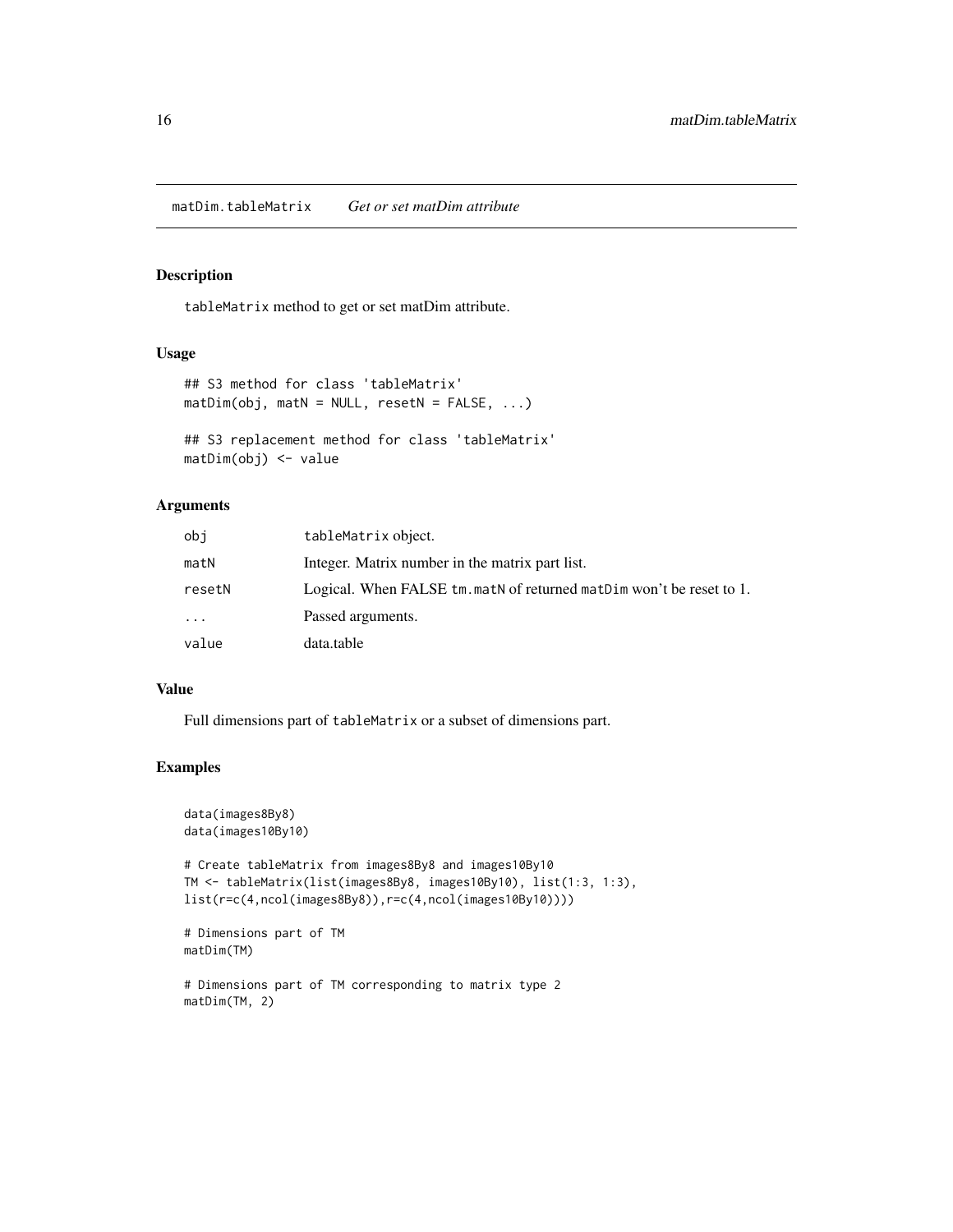<span id="page-16-1"></span><span id="page-16-0"></span>Merging tableList

tableMatrix method, merges tableMatrix or tableList objects with data.table, data.frame, tableList or tableMatrix.

### Usage

```
## S3 method for class 'tableList'
merge(x, y, key, ...)## S3 method for class 'tableMatrix'
merge(x, y, key, ...)
```
### Arguments

| X   | tableMatrix object                                     |
|-----|--------------------------------------------------------|
| y   | data.table, data.frame, tableList, tableMatrix object. |
| key | Shared columns as merging key.                         |
|     | Passed arguments.                                      |

### Value

tableMatrix object.

### Examples

data(images8By8)

```
# Create tableMatrix from images8By8
TM <- tableMatrix(images8By8, c("direction","dimX","dimY"), 4:ncol(images8By8), c(8,8))
```

```
# Merge tableMatrix object with a data.frame
merge(TM, data.frame(direction="down", flag=TRUE), key="direction")
```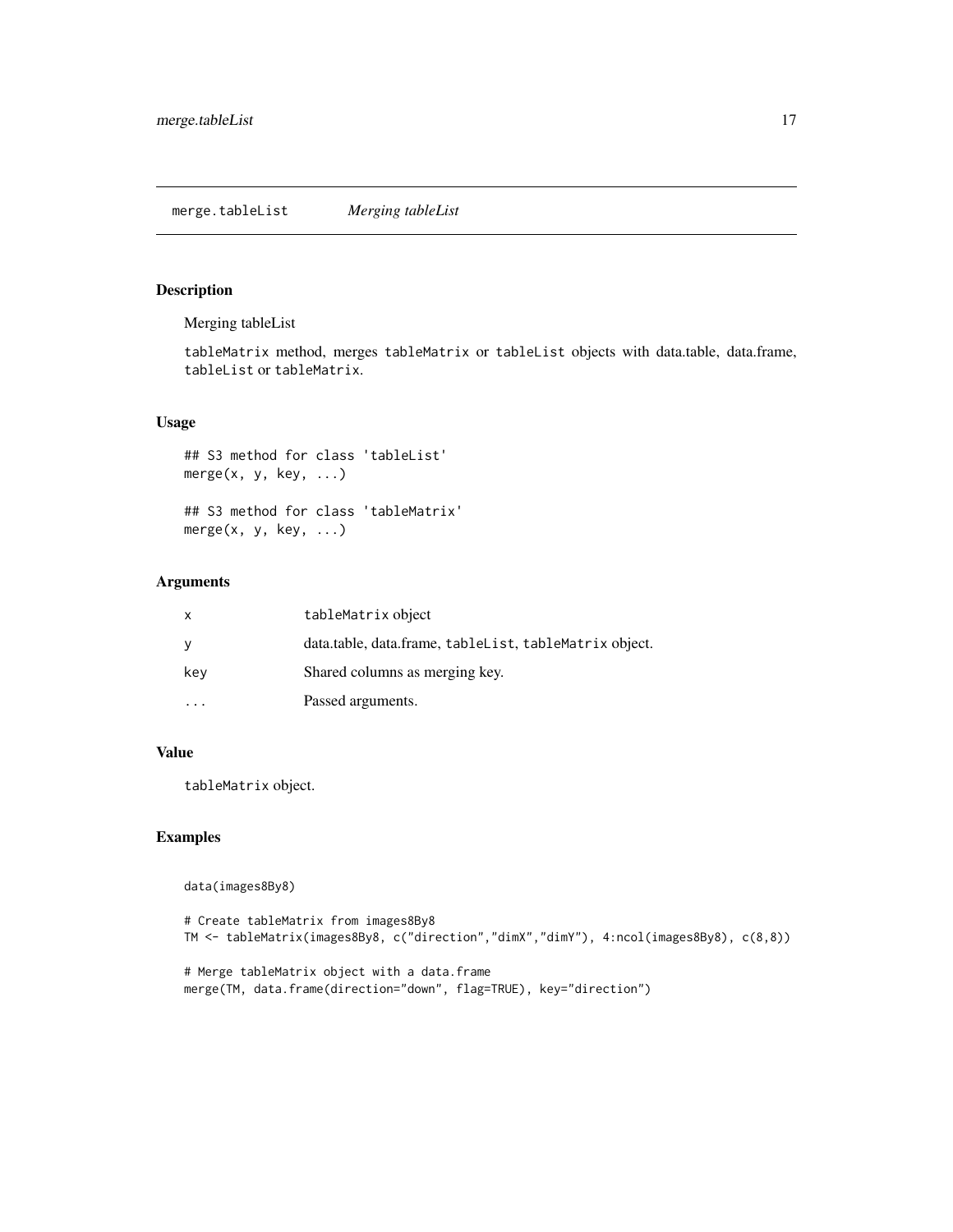<span id="page-17-0"></span>print.tableList *Print*

### Description

tableList method, prints table attribute.

### Usage

## S3 method for class 'tableList'  $print(x, \ldots)$ 

### Arguments

| x       | tableList object. |
|---------|-------------------|
| $\cdot$ | Passed arguments. |

print.tableMatrix *Print*

### Description

tableMatrix method, prints table attribute without tmName columns.

### Usage

```
## S3 method for class 'tableMatrix'
print(x, \ldots)
```
### Arguments

| X        | tableMatrix object. |
|----------|---------------------|
| $\cdots$ | Passed arguments.   |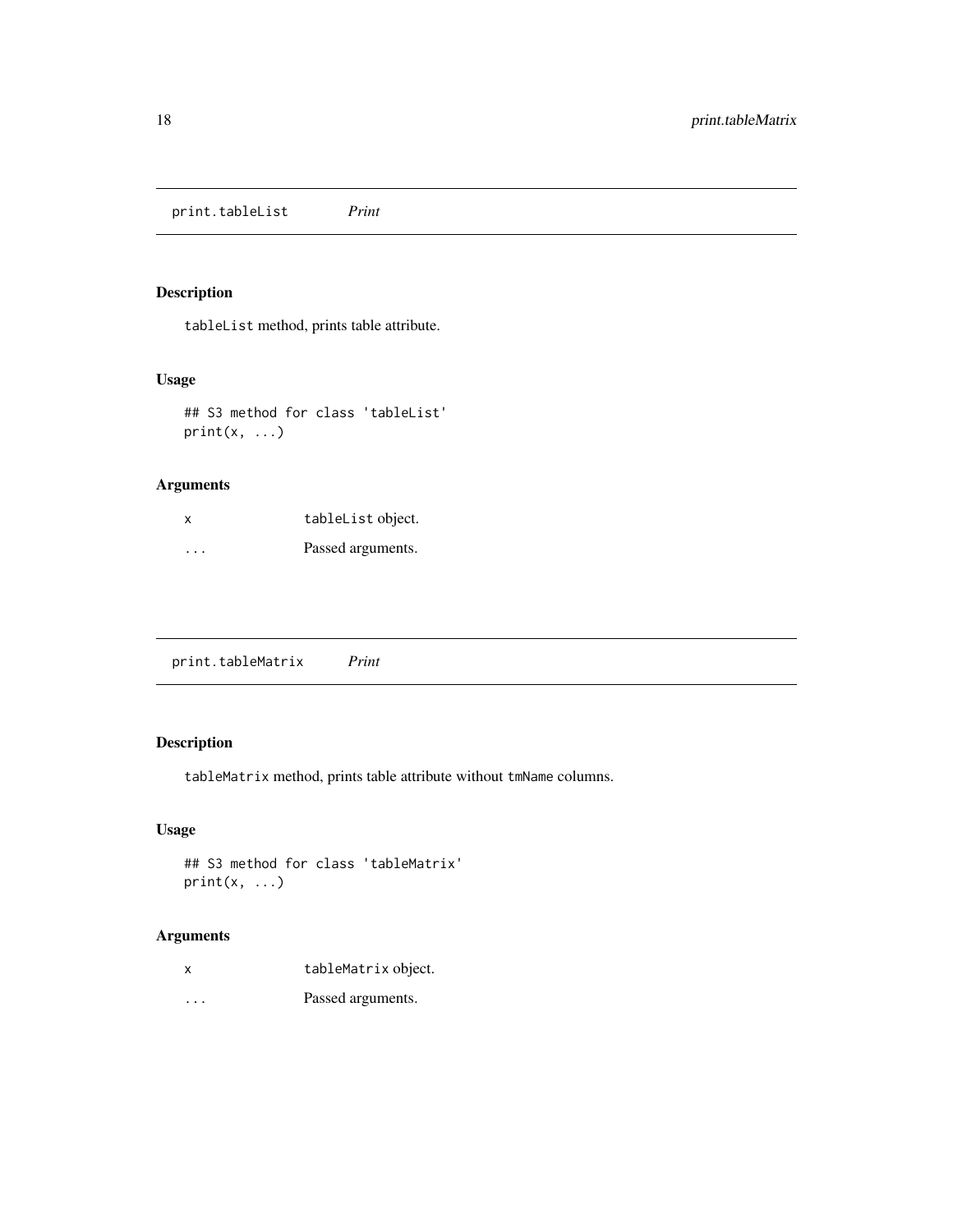<span id="page-18-1"></span><span id="page-18-0"></span>rbind.tableList *Combine by rows*

#### Description

tableList method, binds rows of tableList objects.

#### Usage

```
## S3 method for class 'tableList'
rbind(..., use.name = TRUE, fill = FALSE)
```
#### Arguments

| .         | tableList objects.          |
|-----------|-----------------------------|
| use.names | Passed to rhind.data.table. |
| fill      | Passed to rhind.data.table. |

### Value

tableList object.

### Examples

```
data(images8By8)
data(images10By10)
# Create tableList objects from images8By8[,1:3] and images10By10[,1:3]
TL1 <- tableList(images8By8[,1:3])
TL2 <- tableList(images10By10[,1:3])
# Bindind rows of two tableList objects
rbind(TL1, TL2)
```
<span id="page-18-2"></span>rbind.tableMatrix *Combine by rows*

#### Description

tableMatrix method, binds rows of tableMatrix objects. If matrix parts have the same dimensions, it combines rows in table and matrix parts using data.table and matrix rbind methods respectively. In case when dimensions differ it combines rows in table part and adds new matrix to the matrix part.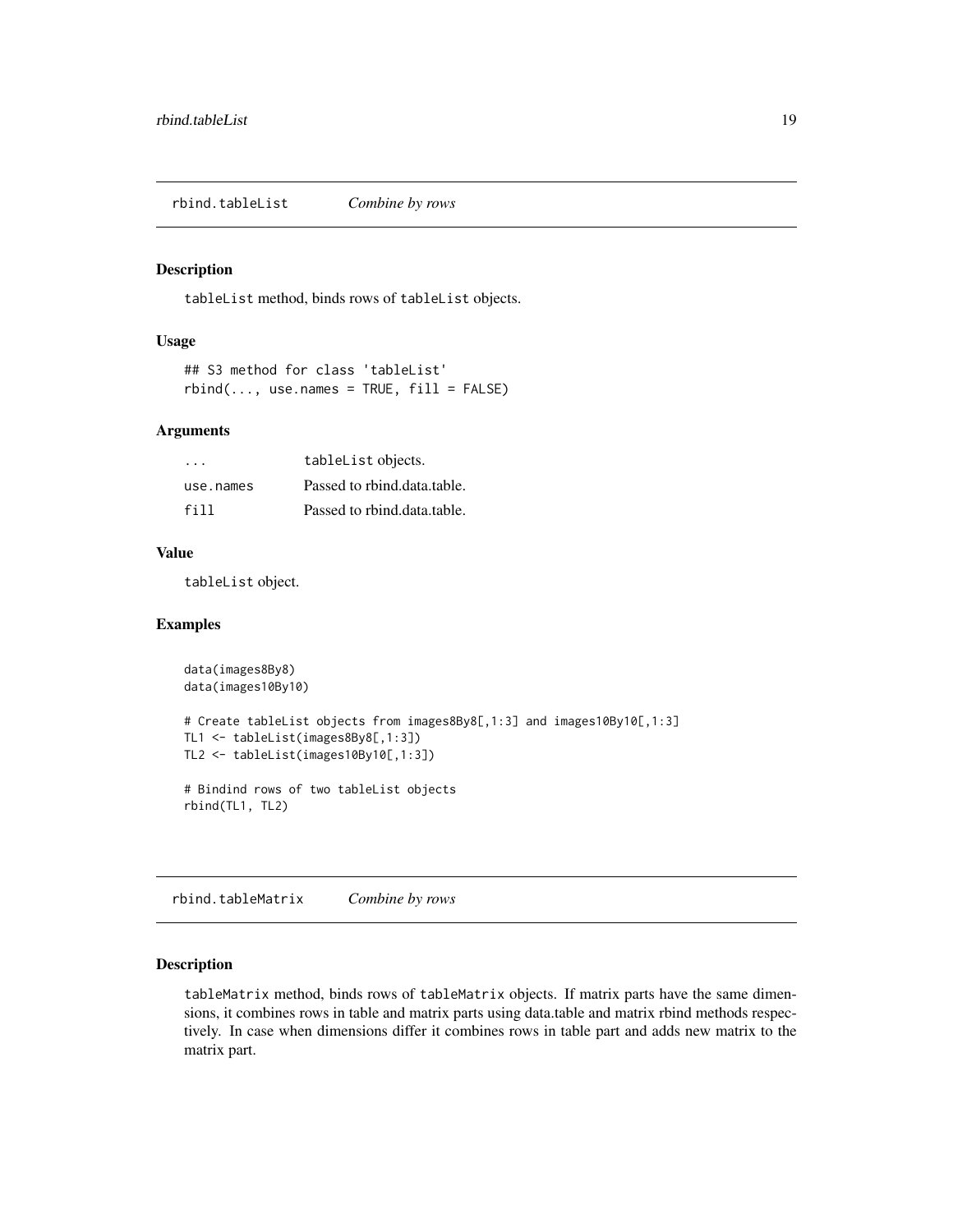### Usage

```
## S3 method for class 'tableMatrix'
rbind(..., use.name = TRUE, fill = FALSE)
```
### Arguments

| .         | tableMatrix objects.        |
|-----------|-----------------------------|
| use.names | Passed to rhind.data.table. |
| fill      | Passed to rhind.data.table. |

### Value

tableMatrix object.

### Examples

```
data(images8By8)
dim(images8By8)
```
data(images10By10) dim(images10By10)

```
# Create tableMatrix objects from images8By8 and images10By10
TM1 <- tableMatrix(images8By8, 1:3, 4:ncol(images8By8))
TM2 <- tableMatrix(images10By10, 1:3, 4:ncol(images10By10))
```

```
# Combining tableMatrix objects with same dimensions
TM <- rbind(TM1, TM1)
# Combined table part
tab(TM)
# One matrix in the matrix part
length(mat(TM))
# One dimension type
matDim(TM)
```

```
# Combining tableMatrix objects with different dimensions
TM <- rbind(TM1, TM2)
# Combined table part
tab(TM)
# Two matrices in the matrix part
length(mat(TM))
# Two dimension types
matDim(TM)
```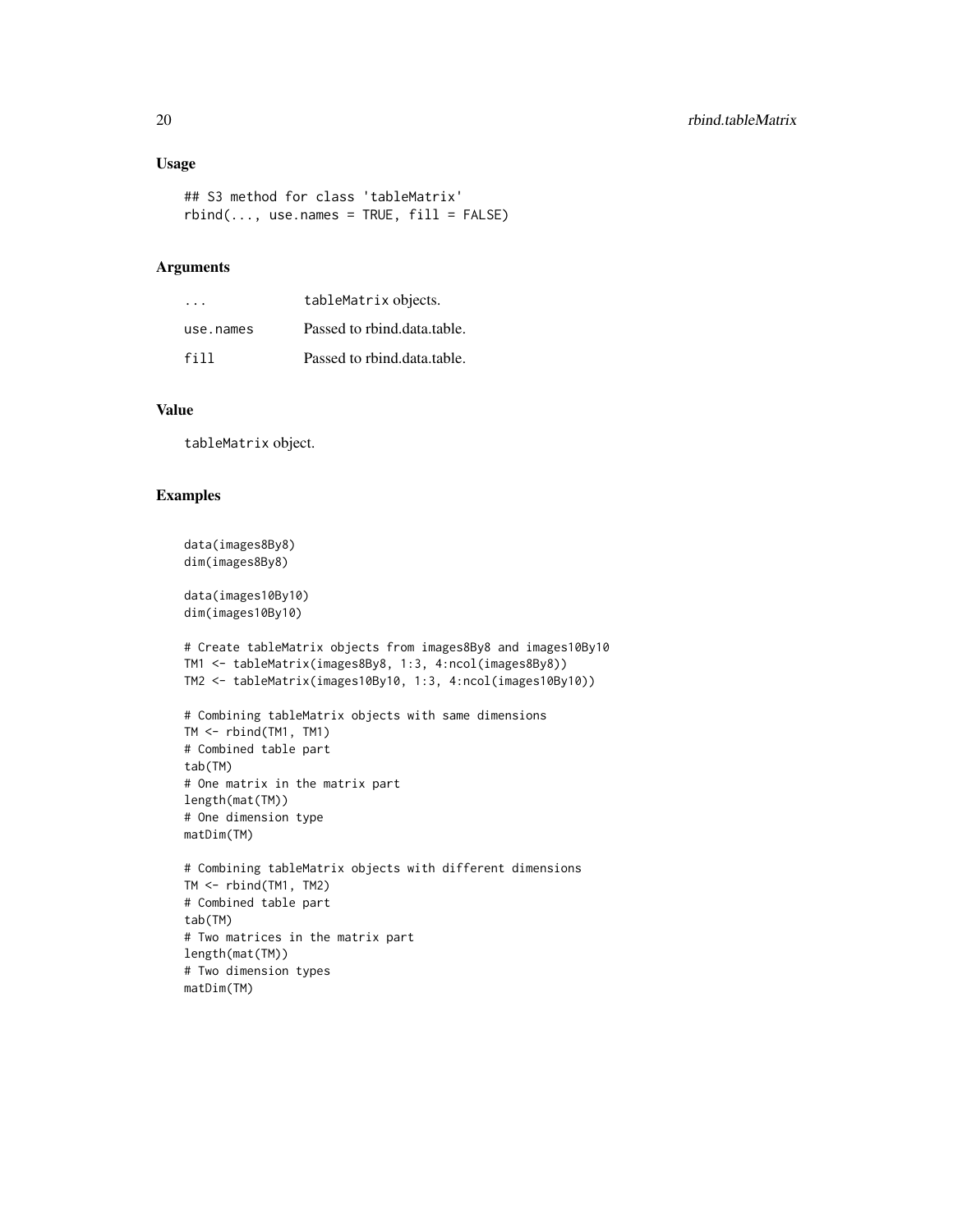<span id="page-20-0"></span>

S3 tableMatrix generic to get or set table attribute

### Usage

tab(obj, ...)

tab(obj) <- value

### Arguments

| obi                     | Object.           |
|-------------------------|-------------------|
| $\cdot$ $\cdot$ $\cdot$ | Passed arguments. |
| value                   | data.table        |

### Value

data.table

tab.tableList *Get or set table attribute*

### Description

tableList method to get or set table attribute.

### Usage

```
## S3 method for class 'tableList'
tab(obj, ...)
```

```
## S3 replacement method for class 'tableList'
tab(obj) <- value
```
### Arguments

| obi                     | tableList object. |
|-------------------------|-------------------|
| $\cdot$ $\cdot$ $\cdot$ | Passed arguments. |
| value                   | data.table        |

### Value

Table part.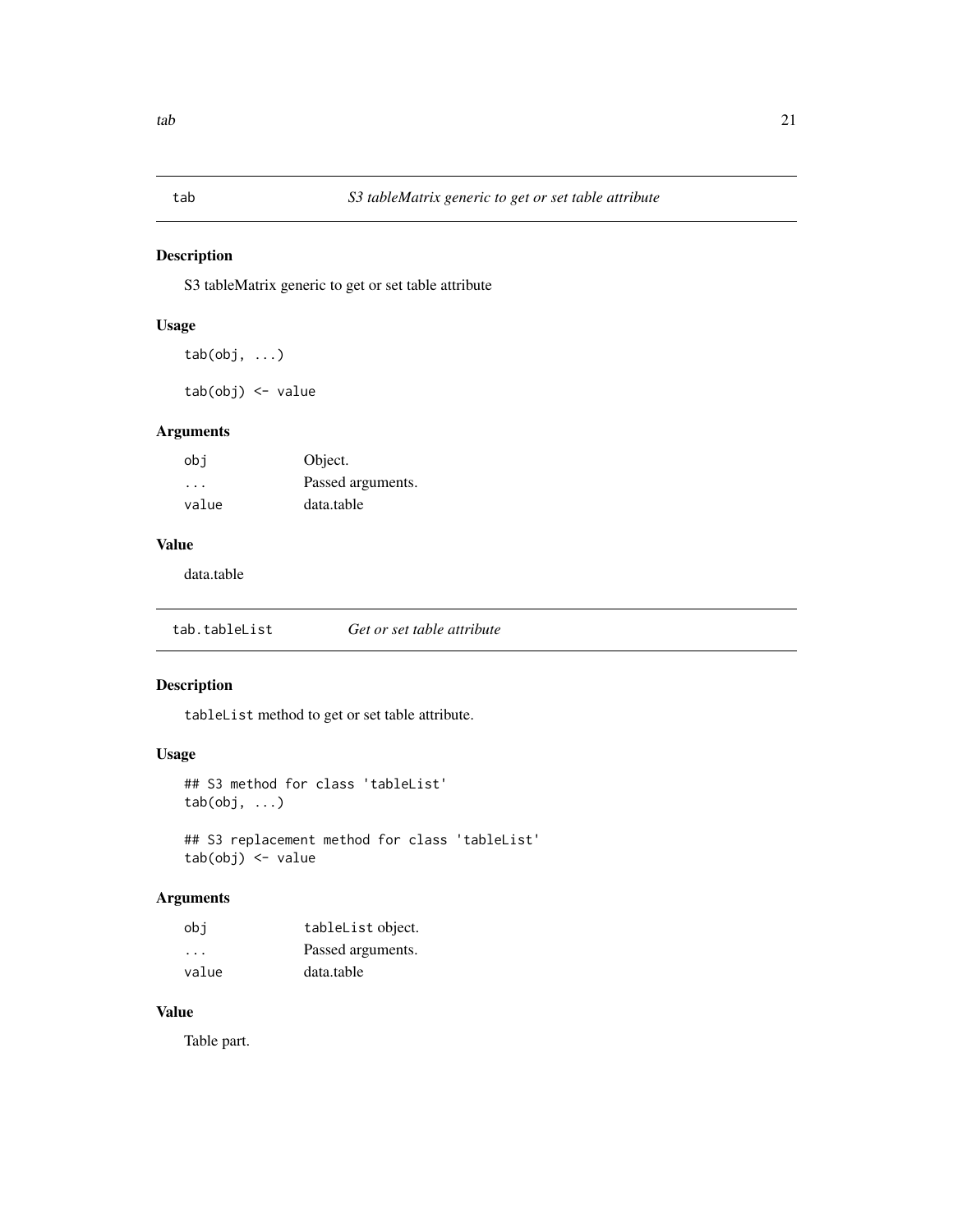<span id="page-21-0"></span>tab.tableMatrix *Get or set table attribute*

#### Description

tableMatrix method to get or set table attribute of tableMatrix object.

### Usage

```
## S3 method for class 'tableMatrix'
tab(obj, math = NULL, addRow = FALSE, resetN = TRUE,...)
```
### Arguments

| obj    | tableMatrix object.                                                                                             |
|--------|-----------------------------------------------------------------------------------------------------------------|
| matN   | Integer. Matrix number in mat list.                                                                             |
| addRow | Logical. If TRUE column tm. allRow with row indexes before subsetting is<br>added.                              |
| resetN | Logical. Used when matN is specified. When FALSE tm. matN of returned tab<br>won't be reset to 1. Default TRUE. |
| .      | Passed arguments.                                                                                               |
|        |                                                                                                                 |

### Value

Full table part of tableMatrix or a subset of table part.

### Examples

```
data(images8By8)
data(images10By10)
# Create tableMatrix from images8By8 and images10By10
TM <- tableMatrix(list(images8By8, images10By10), list(1:3, 1:3),
list(4:ncol(images8By8),4:ncol(images10By10)))
matDim(TM)
# Table part of TM
tab(TM)
# Table part of TM corresponding to matrix type 2
tab(TM, 2)
# Add row indexes
tab(TM, 2, TRUE)
```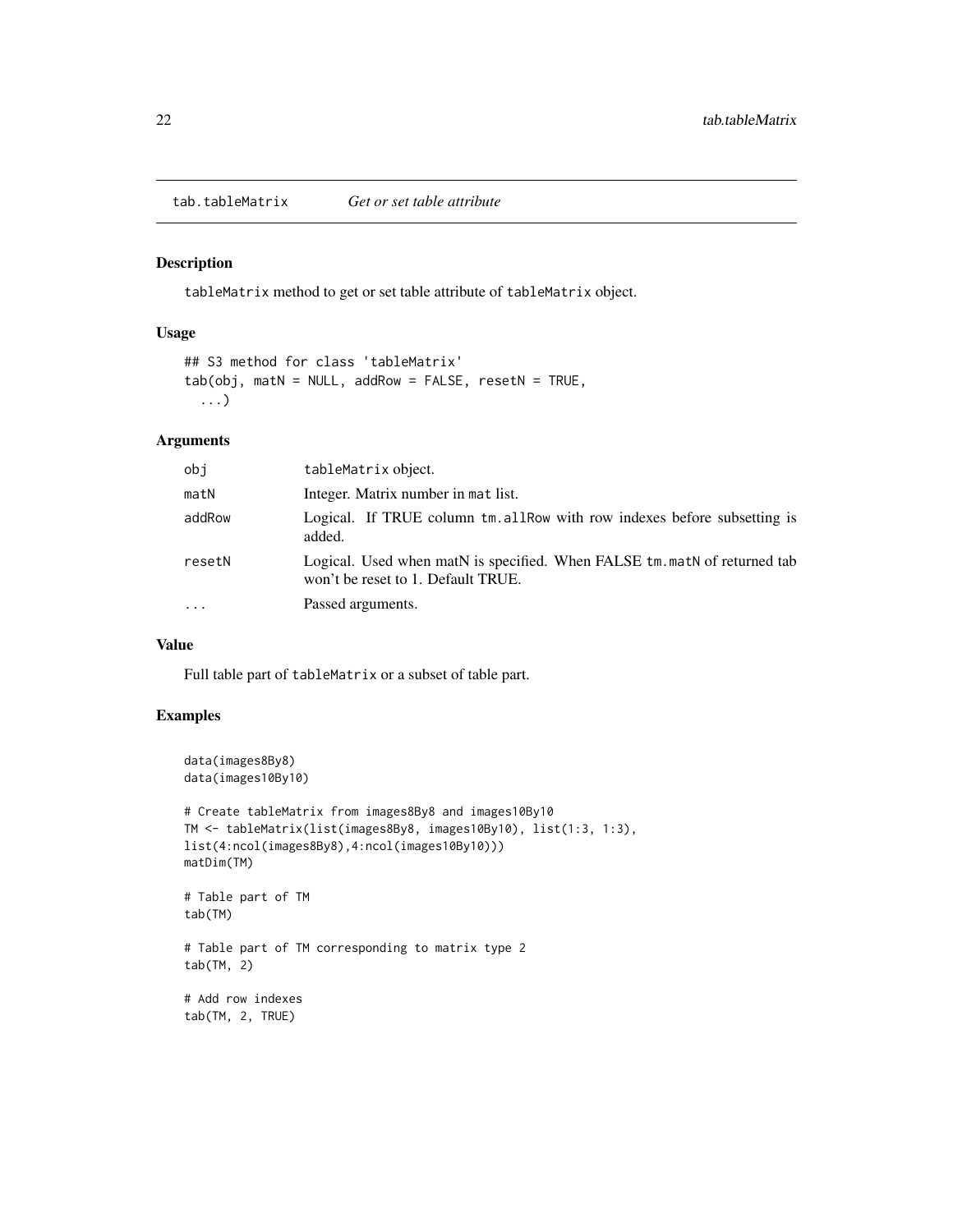<span id="page-22-0"></span>

tableList constructor, creates tableList object from a data.frame or a data.table and from aid data. The goal is to wrap data.table and any additional data structures together. tableList behaves like a data.table object. Groups of attributes can be stored together via dataType.

### Usage

```
tableList(tabData, aidData = list(), dataType = NULL)
```
#### Arguments

| tabData  | A data.frame or a data.table.                                                                             |
|----------|-----------------------------------------------------------------------------------------------------------|
| aidData  | Aid structures, generally in the form of a list.                                                          |
| dataType | Named list. Contains names of groups of attributes, elements are attributes<br>which belong to the group. |

### Value

A tableList object

#### See Also

[dim.tableList](#page-5-1), [dimnames.tableList](#page-6-1) [rbind.tableList](#page-18-1)

#### Examples

data(chickwts)

```
# Bundle chickwts data.frame together with a linear model
TL <- tableList(chickwts, lm(weight~feed, chickwts))
```

```
# tableList behaves like a data.table
mean(TL[feed=="casein", weight])
```

```
# Aid part of the tableList object carries the linear model
aid(TL)
```

```
# dataType support
TL <- tableList(chickwts, lm(weight~feed, chickwts), dataType=list(group1="weight", group2="feed"))
```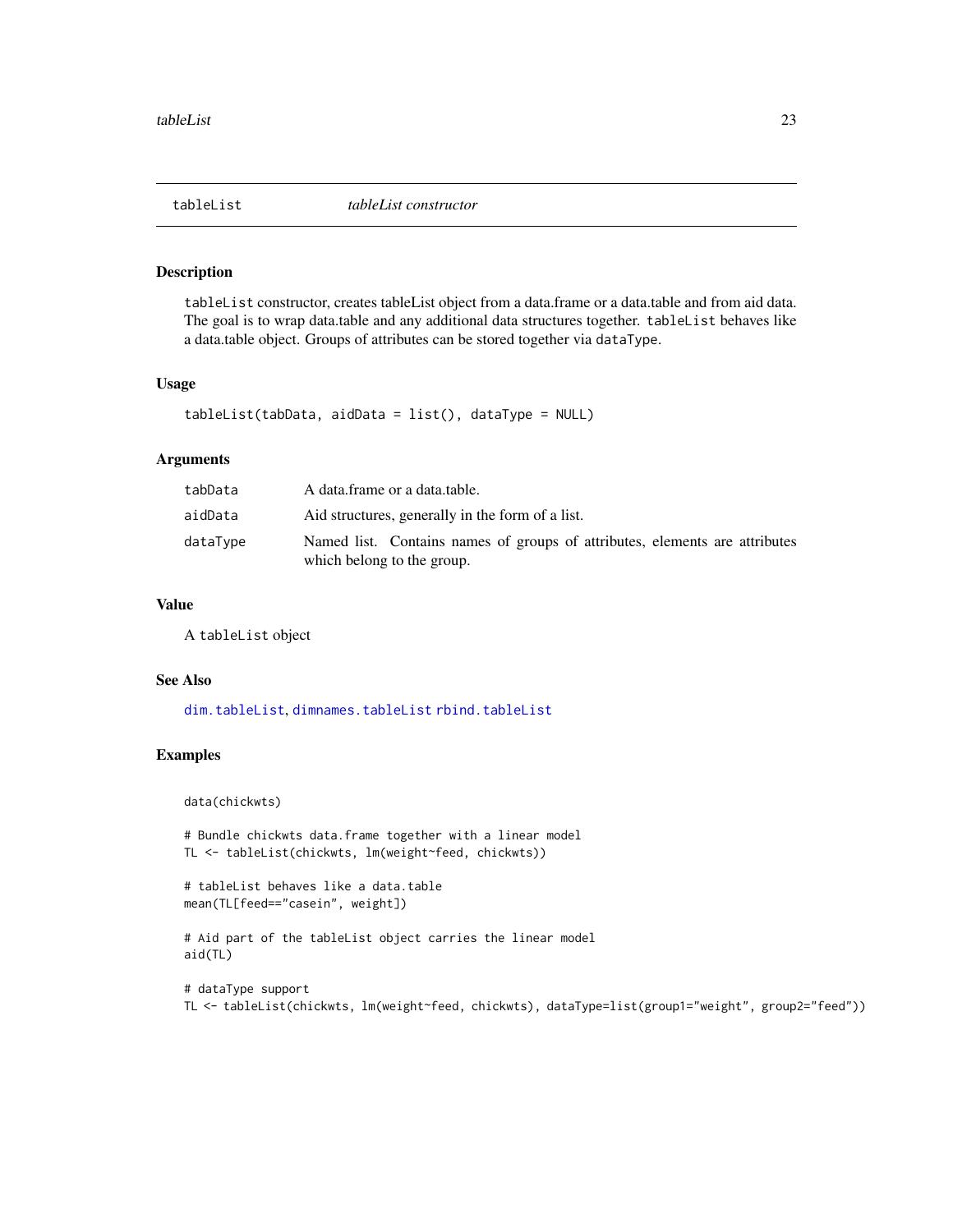<span id="page-23-0"></span>

tableMatrix constructor, creates tableMatrix object from a list of data.frames or data.tables. It is useful for datasets with the following structure: first set of columns of varying types is intended as meta data, second set of columns of the same type is intended as main data. tableMatrix combines strengths of data.table (access via bracket to the meta data part) and matrix (main data). It also stores dimensions of main data, thus allowing to combine rows of varying lengths into one object. As in tableList, tableMatrix can carry any additional aid data and data types groups.

#### Usage

```
tableMatrix(dataList, tabCol, matCol, dims = NULL, dimNames = NULL,
  aidData = list(), dataType = NULL)
```
#### **Arguments**

| dataList | Dataset(s) in the form of data.frame or data.table or list of data.frames or data.tables.<br>All datasets must have the same meta data columns, matrix parts can be differ-<br>ent.                                                                                                                                                    |
|----------|----------------------------------------------------------------------------------------------------------------------------------------------------------------------------------------------------------------------------------------------------------------------------------------------------------------------------------------|
| tabCol   | Integer or character vector or list of these vectors. Specifies column names or<br>indices of meta data part. For list input, names j or r can be used. List name j<br>indicates that column names or indices are specified, name r indicates range of<br>column names or indices. By default or when a vector is provided, j is used. |
| matCol   | Integer or character vector or list of these vectors. Specifies column names or<br>indices of main data part. For list input, names j or r can be used as in tabCol.                                                                                                                                                                   |
| dims     | Numeric vector or list of vectors. Specifies dimensions for the matDim part. By<br>default with no dimension details given by user, main data is considered to be<br>vectors with one dimension.                                                                                                                                       |
| dimNames | Character vector. Specifies dimension names in matDim for each element of<br>dims parameter. If not specified these names are generated automatically.                                                                                                                                                                                 |
| aidData  | Aid structures generally in the form of a list.                                                                                                                                                                                                                                                                                        |
| dataType | Named list. Contains names of groups of attributes, elements are attributes<br>which belong to the group.                                                                                                                                                                                                                              |

#### Details

tableMatrix is a S3 class that consists of 4 parts. tab - table part - is used for storing meta data, mat - matrix part - for storing main data and matDim - dimensions part - for dimensions of main data. mat is a list of matrices. tab is a data.table. In tab first column tm.matN is the matrix number in mat, second column tm.matRow is the row in the matrix. matDim is data.table. In matDim for each matrix number tm.matN dimensions can be specified with user defined dimensions. dataType is a list which contains names of groups of attributes and vectors of attributes belonging to it. Default print of tableMatrix is the print of the tab part without  $tm.matN$  and  $tm.matRow$  columns.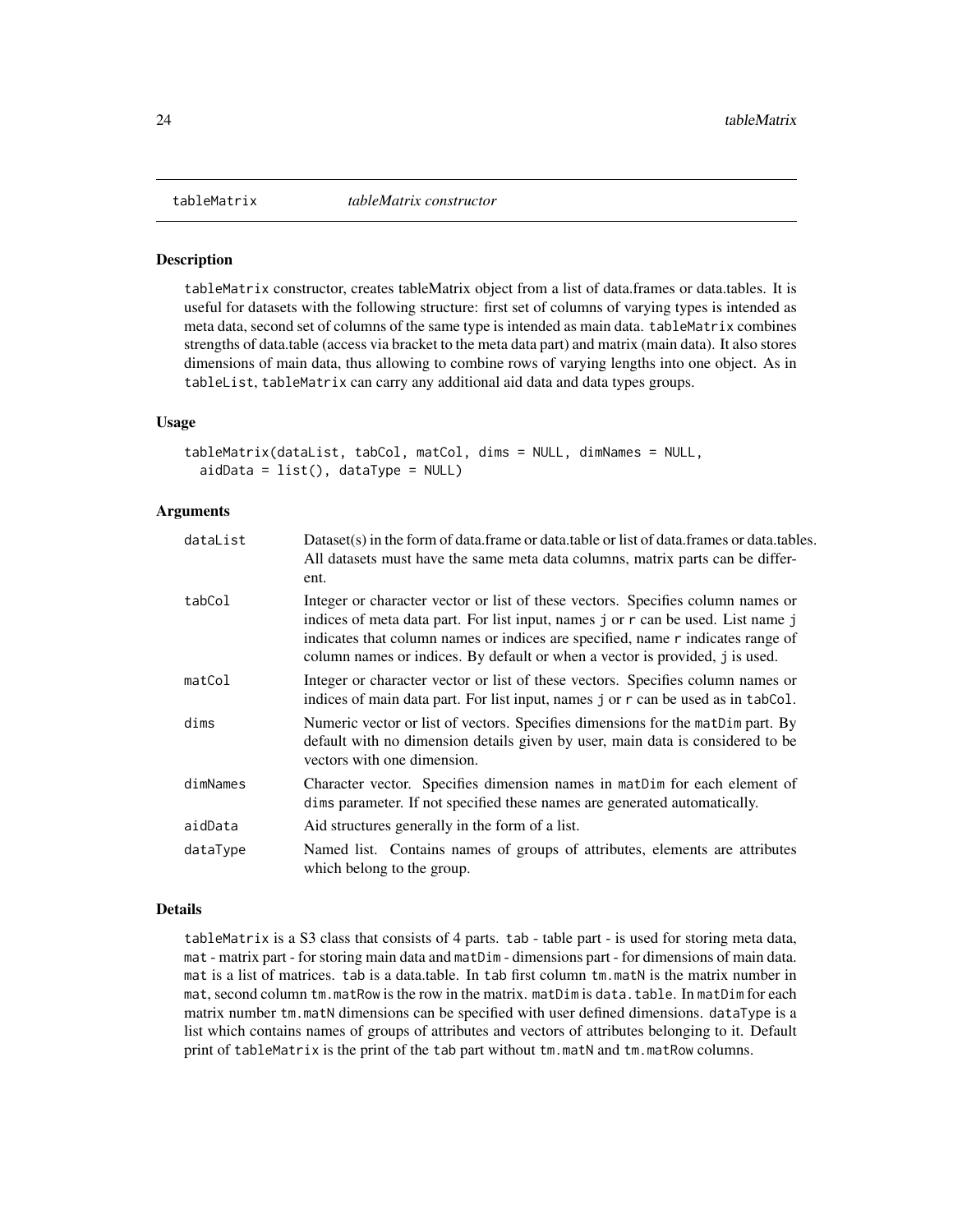#### <span id="page-24-0"></span>tableMatrix 25

### Value

A tableMatrix object

### See Also

[getRowRepo.tableMatrix](#page-10-1), [getRowDim.tableMatrix](#page-8-1), [merge.tableMatrix](#page-16-1), [rbind.tableMatrix](#page-18-2)

### Examples

```
data(images8By8)
dim(images8By8)
data(images10By10)
dim(images10By10)
images10By10DT <- data.table::as.data.table(images10By10)
# Generate tableMatrix from data.frame images8By8: use columns 1:3 as meta data and
# columns 4:ncol(images8By8) as main data
TM <- tableMatrix(images8By8, 1:3, 4:ncol(images8By8))
matDim(TM) # show matDim
tab(TM) # show meta data part of tableMatrix
head(mat(TM)[1]]) # show head of main data part
# Generate tableMatrix from data.frame images8By8: use columns "direction" and "dimY"
# as meta data and columns 4:ncol(images8By8) as main data
tableMatrix(images8By8, c("direction","dimY"), 4:ncol(images8By8))
# User defined dimensions with default names
TM <- tableMatrix(images8By8, c("direction","dimX","dimY"), 4:ncol(images8By8), c(8,8))
matDim(TM)
# User defined dimensions with custom names
dims \leq c(8,8)names(dims) <- c("dimX", "dimY")
TM <- tableMatrix(images8By8, 1:3, 4:ncol(images8By8), dims)
matDim(TM)
# tabCol and matCol list input with "j" option
# Column indices: first 3 columns in tab, rest in mat
tableMatrix(images8By8, list(j=1:3), list(j=4:ncol(images8By8)))
# Column names: columns "direction" and "dimY" in tab,
# columns "pixel1" and "pixel2" in mat
tableMatrix(images8By8, list(j=c("direction","dimY")), list(j=c("pixel1","pixel2")))
# tabCol and matCol list input with "r" option
# Column indices: first 3 columns in tab, rest in mat
tableMatrix(images8By8, list(r=c(1,3)), list(r=c(4,ncol(images8By8))))
# Same with column names
tableMatrix(images8By8, list(r=c("direction","dimY")), list(r=c("pixel1","pixel100")))
```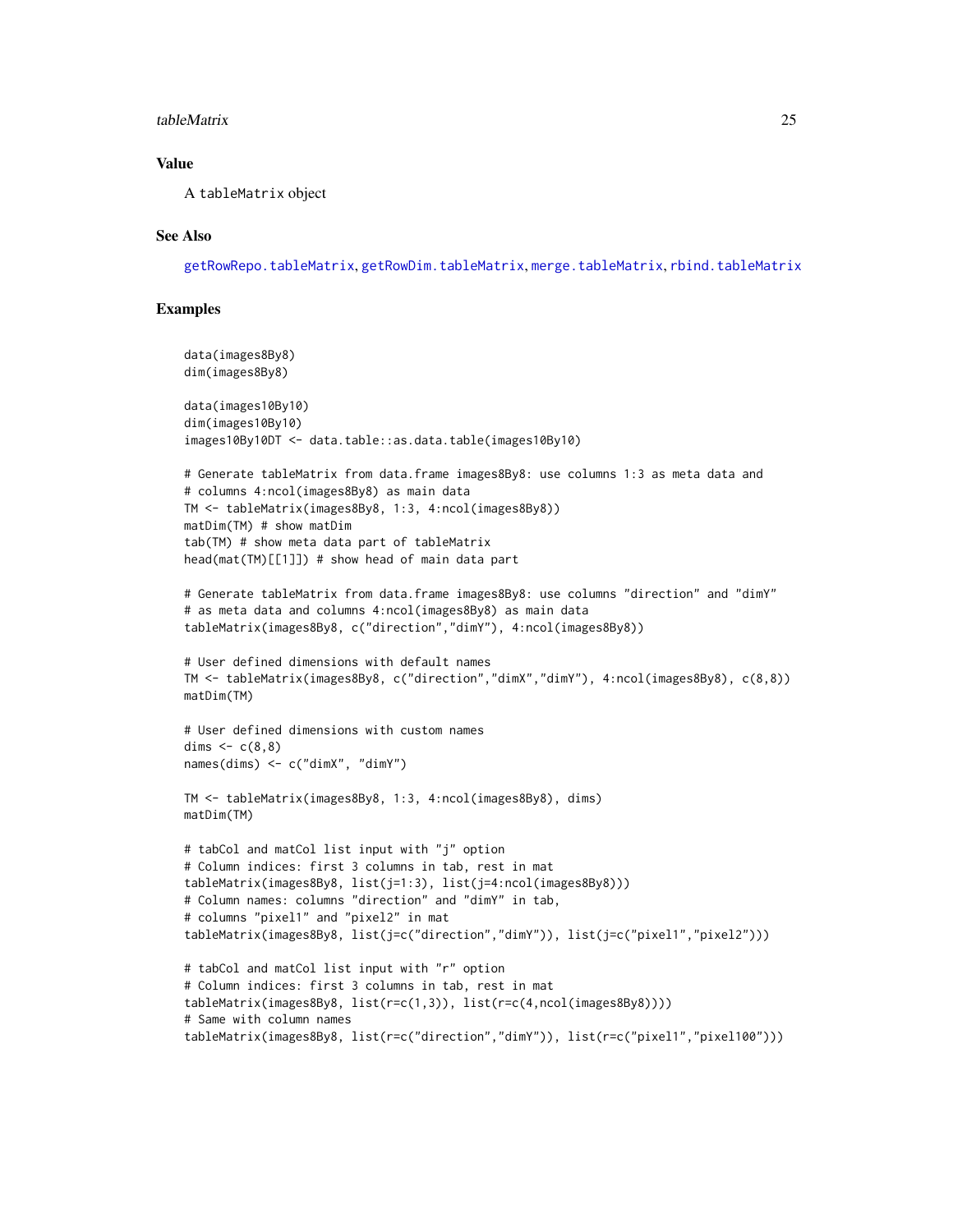```
# data.table as the start dataset
tableMatrix(images10By10DT, 1:3, 4:ncol(images10By10DT))
# data.frame and data.table with different main data parts -> two matrices in mat.
# Elements in tabCol and matCol lists correspond to images8By8 and images10By10DT
# respectively
TM <- tableMatrix(list(images8By8, images10By10DT),
list(r=c("direction","dimY"), j=c("direction","dimX","dimY")),
list(4:ncol(images8By8),4:ncol(images10By10DT)))
matDim(TM)
length(mat(TM)) # 2 matrices in mat
# User defined named dimensions
TM <- tableMatrix(list(images8By8, images10By10),
list(r=c("direction","dimY"), j=c("direction","dimX","dimY")),
list(c(4:ncol(images8By8)),c(4:ncol(images10By10))),list(c(8,8),c(10,10)),
dimNames =c("dimX", "dimY"))
matDim(TM)
# Same main data parts -> only one matrix in mat
TM <- tableMatrix(list(images8By8, images8By8),
list(r=c("direction","dimY"), j=c("direction","dimX","dimY")),
list(j=4:ncol(images8By8),4:ncol(images8By8)))
matDim(TM)
length(mat(TM)) # 1 matrix in mat
# dataType support
TM <- tableMatrix(images10By10, 1:3, 4:ncol(images10By10),
dataType=list("group1"="direction", "group2"=c("dimX","dimY")))
dataType(TM)
```
[.tableList *Bracket*

#### Description

tableList method, passes data.table bracket functionality to the table attribute. Usage is the same as in data.table[] and data.table[]  $\lt\text{-}$ . Assigning works only for tab part and only i and j from data.table is used.

Bracket

#### Usage

```
## S3 method for class 'tableList'
x[...]
## S3 replacement method for class 'tableList'
x[i, j] <- value
```
<span id="page-25-0"></span>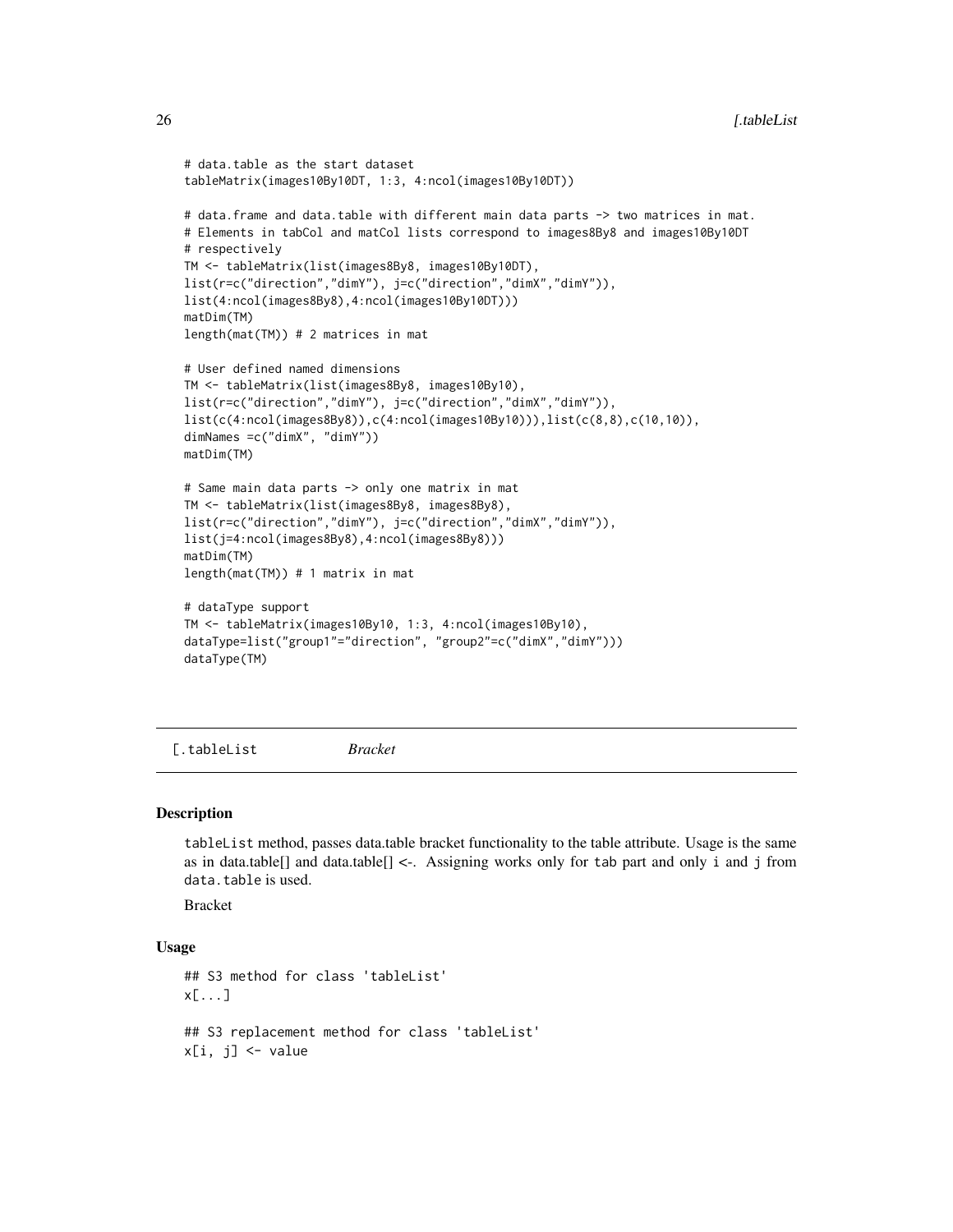### <span id="page-26-0"></span>[.tableMatrix 27

#### Arguments

| x        | tableList object.       |
|----------|-------------------------|
| $\cdots$ | Passed arguments.       |
| i        | Same as i in data.table |
| i        | Same as j in data.table |
| value    | Value to be set.        |

#### Value

tableList or vector.

#### Examples

```
data(images8By8)
# Create tableList from images8By8[,1:3]
TL <- tableList(images8By8[,1:3])
# Apply data.table bracket on a tableList object
TL[direction=="both"]
TL[2,1] <- "aaa"
# setting row
TL[2,] <- list("aaa", 1000, 1000)
# setting column
TL[, 2] <- 1
```
[.tableMatrix *Bracket*

#### Description

tableMatrix method, passes data.table bracket functionality to the table attribute. Assigning works only for tab part and only i and j from data.table is used. If j is numeric, it corresponds to first attribute after tmName names.

Bracket

### Usage

```
## S3 method for class 'tableMatrix'
x[...]
## S3 replacement method for class 'tableMatrix'
x[i, j] <- value
```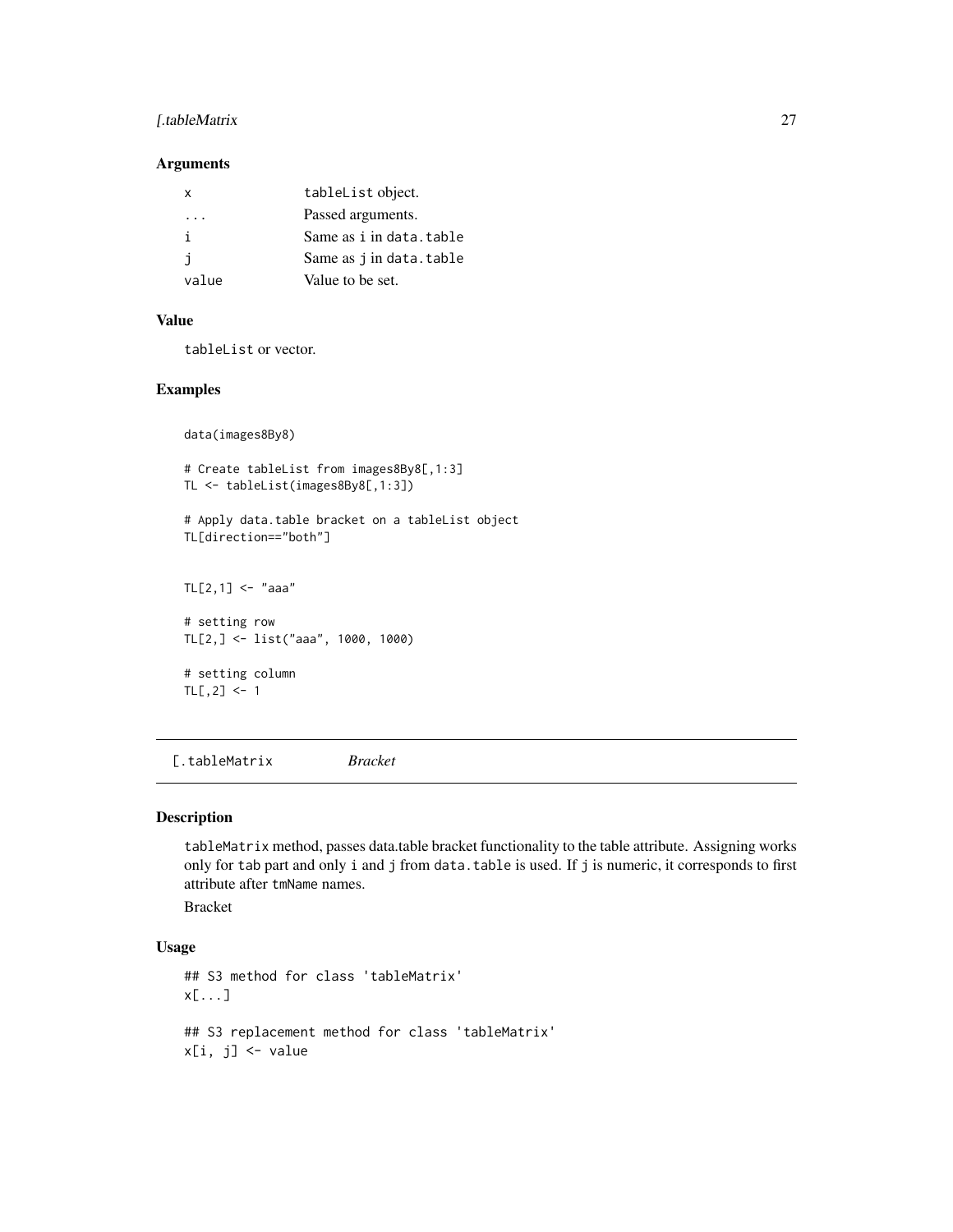### <span id="page-27-0"></span>Arguments

| х            | tableMatrix object.     |
|--------------|-------------------------|
| .            | Passed arguments.       |
| j.           | Same as i in data.table |
| $\mathbf{I}$ | Same as j in data.table |
| value        | Value to be set.        |
|              |                         |

### Value

tableMatrix or vector.

### Examples

```
data(images8By8)
```

```
# Create tableMatrix from images8By8
TM <- tableMatrix(images8By8, 1:3, 4:ncol(images8By8))
TM[2,1] <- "aaa"
TM[1,"dimX"] <- 1000
# setting row
TM[2,] <- list("aaa", 1000, 1000)
# setting column
TM[, 2] < -1
```
[[.tableList *Double bracket*

### Description

tableList method, passes double bracket functionality to the table attribute.

### Usage

## S3 method for class 'tableList' x[[...]]

#### Arguments

| X | tableList object. |
|---|-------------------|
| . | Passed arguments. |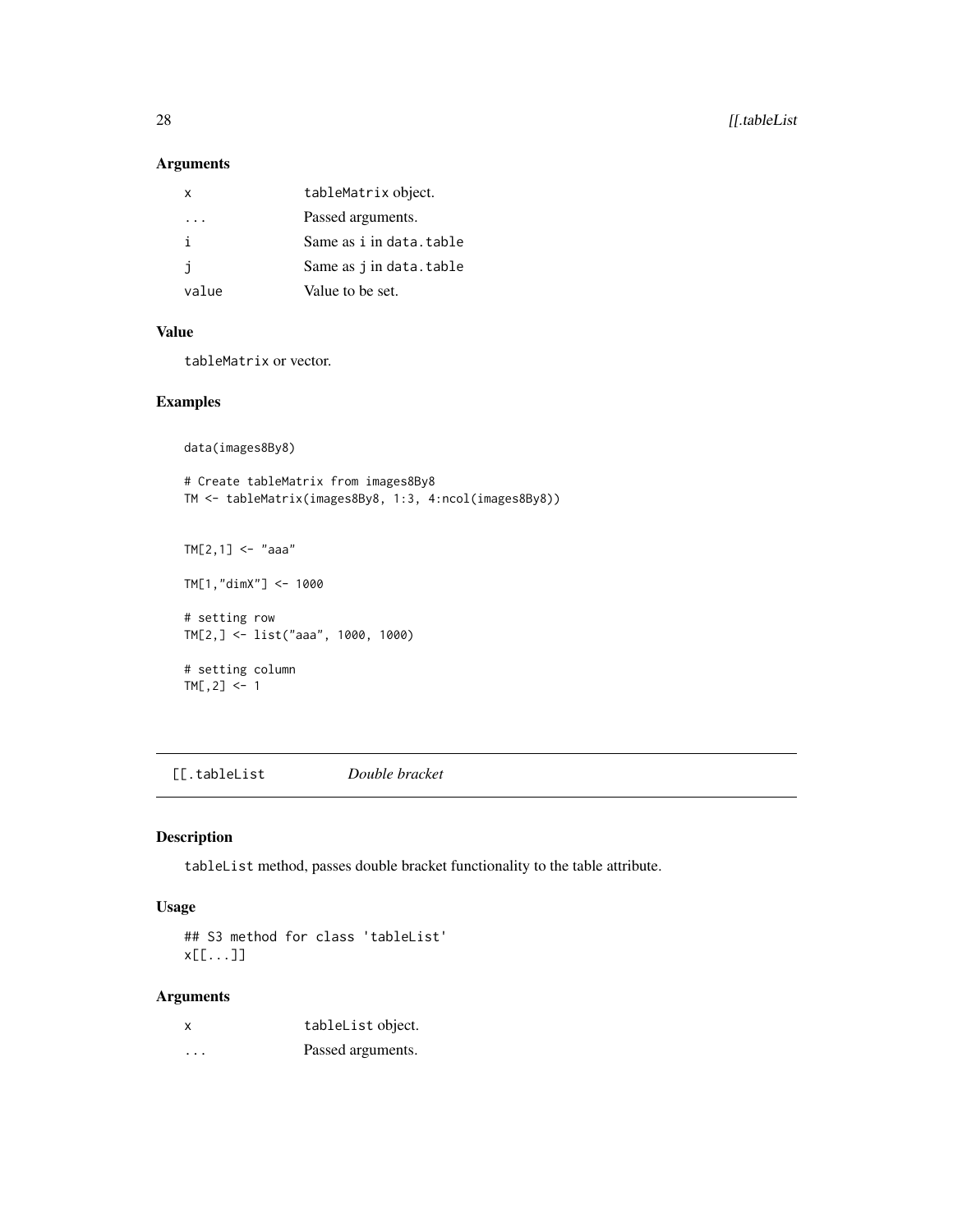### [[.tableList 29

### Value

vector